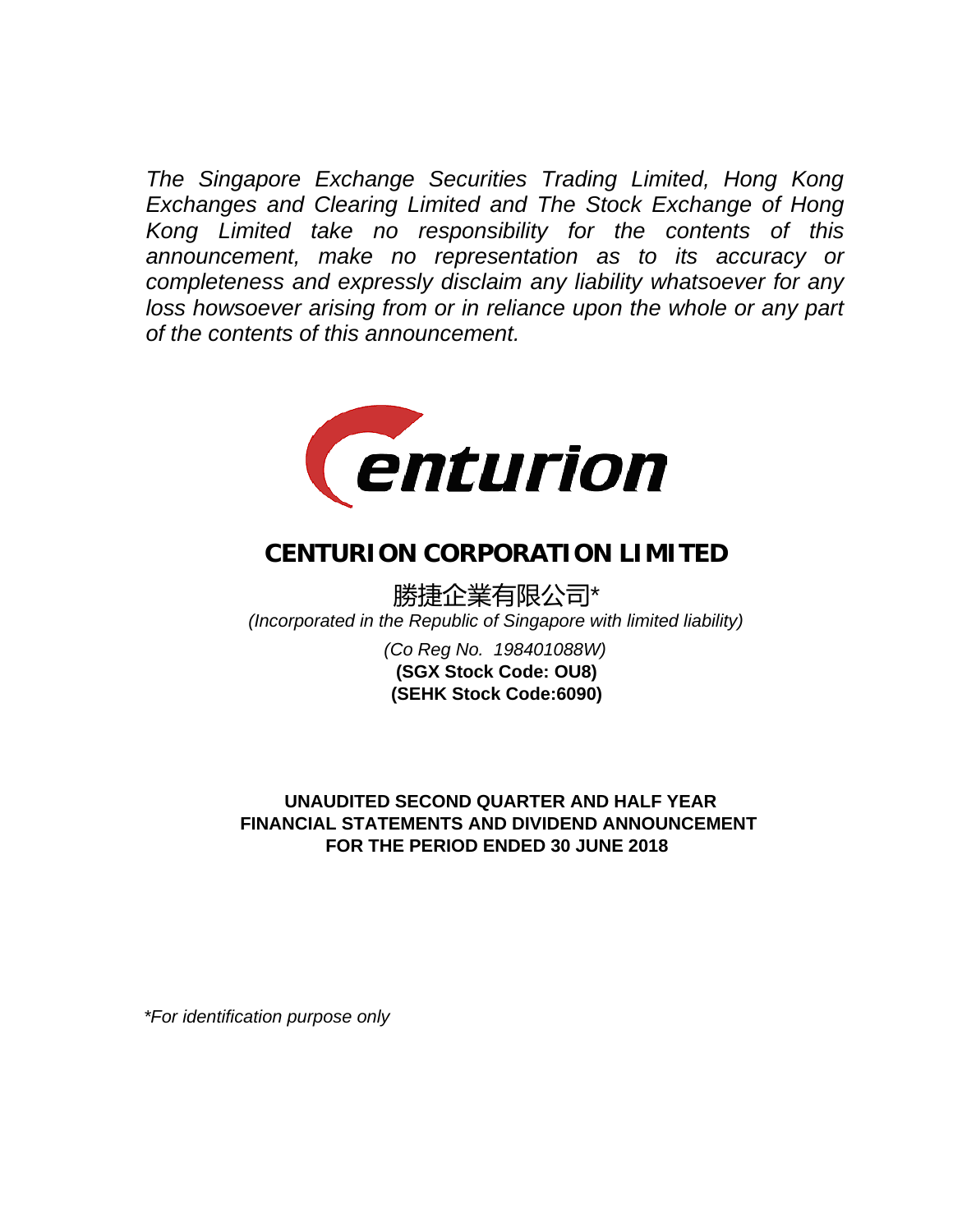# **Unaudited Second Quarter Financial Statements and Dividend Announcement for the Period Ended 30 June 2018**

The board (the "Board") of directors (the "Directors") of Centurion Corporation Limited (the "Company") hereby announces the unaudited consolidated results of the Company and its subsidiaries (collectively referred to as the "Group") for the period ended 30 June 2018, together with the comparative figures for the period ended 30 June 2017 as follows:

# **1) Consolidated Income Statement**

|                                                                           | Group    |                              |        | Group     |                         |        |
|---------------------------------------------------------------------------|----------|------------------------------|--------|-----------|-------------------------|--------|
|                                                                           |          | Second quarter ended 30 June |        |           | Half vear ended 30 June |        |
|                                                                           | 2018     | 2017                         | Change | 2018      | 2017                    | Change |
|                                                                           | \$'000   | \$ '000                      | %      | \$ '000   | \$ '000                 | $\%$   |
| Revenue                                                                   | 30,374   | 35,248                       | (14)   | 60,476    | 71,269                  | (15)   |
| Cost of sales                                                             | (8, 362) | (9,592)                      | (13)   | (16,909)  | (21, 662)               | (22)   |
| <b>Gross profit</b>                                                       | 22,012   | 25,656                       | (14)   | 43,567    | 49,607                  | (12)   |
| Other income and gains                                                    | 386      | 303                          | 27     | 571       | 785                     | (27)   |
| <b>Expenses</b>                                                           |          |                              |        |           |                         |        |
| - Distribution expenses                                                   | (254)    | (211)                        | 20     | (530)     | (480)                   | 10     |
| - Administrative expenses                                                 | (5, 135) | (5,784)                      | (11)   | (9,920)   | (11, 578)               | (14)   |
| - Finance expenses                                                        | (5,731)  | (5,247)                      | 9      | (11, 328) | (10,048)                | 13     |
| Share of profit of associated companies                                   | 1,681    | 37                           | 4,443  | 3,380     | 1,468                   | 130    |
|                                                                           | 12,959   | 14,754                       | (12)   | 25,740    | 29,754                  | (13)   |
| Net fair value gains on investment properties<br>and assets held for sale |          | 1,743                        | N/M    |           | 1,743                   | N/M    |
| Profit before income tax                                                  | 12,959   | 16.497                       | (21)   | 25,740    | 31,497                  | (18)   |
| Income tax expense                                                        | (1,896)  | (4,992)                      | (62)   | (4, 188)  | (8, 258)                | (49)   |
| <b>Total profit</b>                                                       | 11,063   | 11,505                       | (4)    | 21,552    | 23,239                  | (7)    |
|                                                                           |          |                              |        |           |                         |        |
| Profit attributable to:                                                   |          |                              |        |           |                         |        |
| Equity holders of the Company                                             | 9,767    | 9,046                        | 8      | 18,896    | 19,770                  | (4)    |
| Non-controlling interests                                                 | 1,296    | 2,459                        | (47)   | 2,656     | 3,469                   | (23)   |
| <b>Total profit</b>                                                       | 11,063   | 11,505                       | (4)    | 21,552    | 23,239                  | (7)    |

| Note 1                                                                                                                 |        |        |      |        |        |      |
|------------------------------------------------------------------------------------------------------------------------|--------|--------|------|--------|--------|------|
| <b>Total profit</b>                                                                                                    | 11.063 | 11.505 | (4)  | 21.552 | 23,239 | (7)  |
| Adjusted for:<br>- Fair value gains on investment properties and<br>assets held for sale including those of associated |        |        |      |        |        |      |
| companies                                                                                                              |        | (482)  | N/M  |        | (482)  | N/M  |
| - Provide deferred tax arising from fair value gains                                                                   |        | 2,656  | N/M  |        | 2,656  | N/M  |
| - Dual listing expense                                                                                                 |        | 1,371  | N/M  |        | 3,089  | N/M  |
| Profit from core business operations                                                                                   | 11.063 | 15.050 | (26) | 21.552 | 28,502 | (24) |
|                                                                                                                        |        |        |      |        |        |      |

| Note 2<br>Profit attributable to equity holders of the<br>Company<br>Adjusted for:                                                                | 9.767 | 9.046  | 8    | 18.896 | 19.770 | (4)  |
|---------------------------------------------------------------------------------------------------------------------------------------------------|-------|--------|------|--------|--------|------|
| - Fair value gains on investment properties and<br>assets held for sale including those of associated<br>companies attributable to equity holders |       |        |      |        |        |      |
|                                                                                                                                                   |       | 600    | N/M  |        | 600    | N/M  |
| - Provide deferred tax arising from fair value gains                                                                                              |       | 2.656  | N/M  |        | 2.656  | N/M  |
| - Dual listing expense                                                                                                                            |       | 1,371  | N/M  |        | 3.089  | N/M  |
| Profit from core business operations<br>attributable to equity holders                                                                            | 9,767 | 13.673 | (29) | 18.896 | 26.115 | (28) |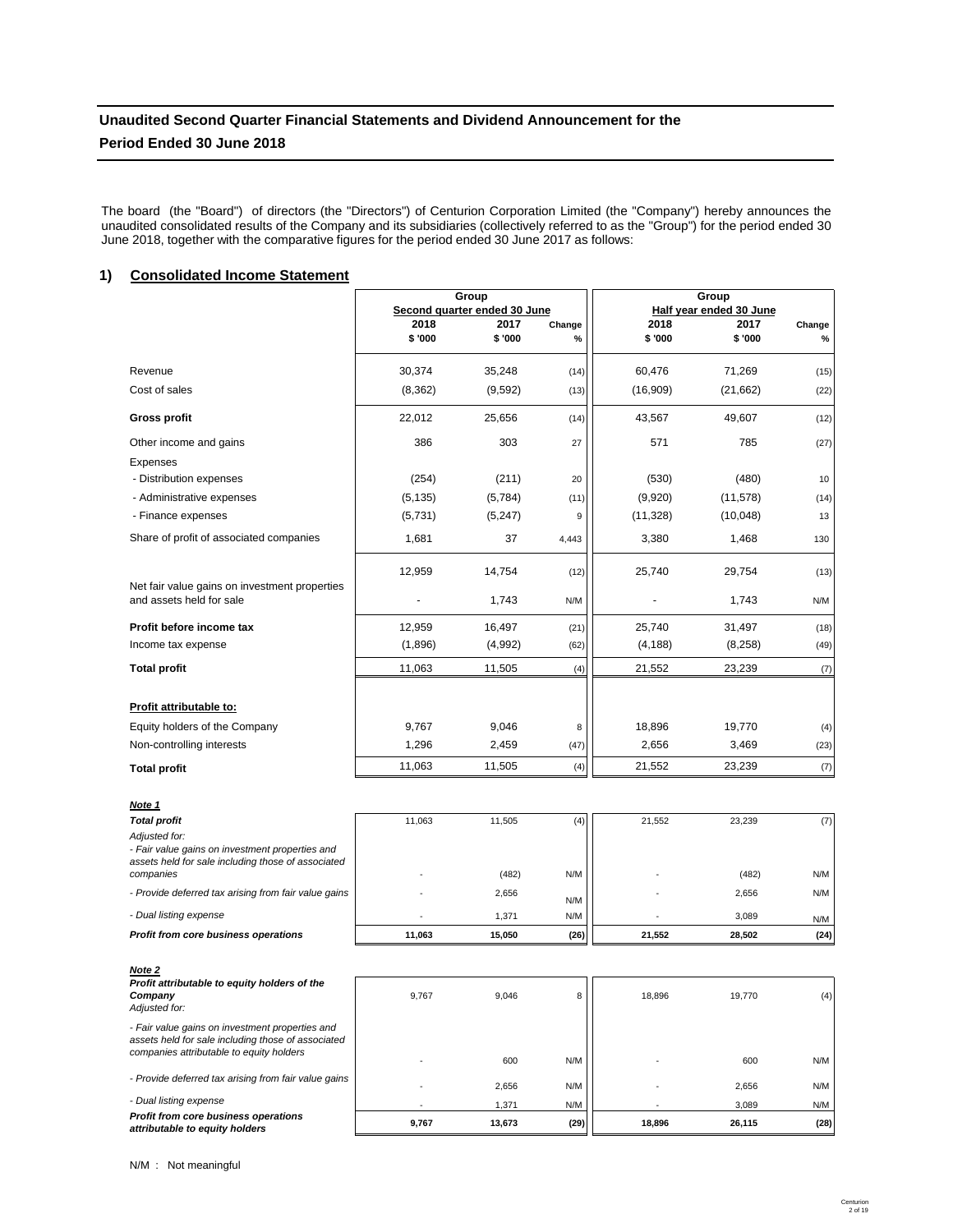# **2) Consolidated Statement of Comprehensive Income**

|                                                                                                                    | Second quarter ended 30 June |                          |             | Half year ended 30 June |                          |             |
|--------------------------------------------------------------------------------------------------------------------|------------------------------|--------------------------|-------------|-------------------------|--------------------------|-------------|
|                                                                                                                    | 2018                         |                          | 2017 Change | 2018                    |                          | 2017 Change |
|                                                                                                                    | \$ '000                      | \$'000                   | $\%$        | \$'000                  | \$'000                   | %           |
| <b>Total profit</b>                                                                                                | 11,063                       | 11,505                   | (4)         | 21.552                  | 23,239                   | (7)         |
| Items that may be reclassified subsequently to profit or loss:<br>Currency translation (losses)/gains arising from |                              |                          |             |                         |                          |             |
| consolidation                                                                                                      | (3,626)                      | 3,354                    | N/M         | (1, 456)                | 1,633                    | N/M         |
| Share of other comprehensive gain of associated                                                                    |                              |                          |             |                         |                          |             |
| companies                                                                                                          | 1,448                        | $\overline{\phantom{a}}$ | N/M         | 838                     | $\overline{\phantom{a}}$ | N/M         |
| Available-for-sale financial assets                                                                                |                              |                          |             |                         |                          |             |
| - Fair value loss                                                                                                  |                              | (31)                     | N/M         |                         | (25)                     | N/M         |
|                                                                                                                    | (2, 178)                     | 3,323                    | N/M         | (618)                   | 1,608                    | N/M         |
| Items that will not be reclassified subsequently to profit or loss:                                                |                              |                          |             |                         |                          |             |
| Financial assets at fair value through other comprehensive<br>income                                               |                              |                          |             |                         |                          |             |
| - Fair value loss                                                                                                  | (72)                         |                          | N/M         | (242)                   |                          | N/M         |
| Other comprehensive (loss)/income, net of tax                                                                      | (2,250)                      | 3,323                    | N/M         | (860)                   | 1,608                    | N/M         |
| Total comprehensive income                                                                                         | 8,813                        | 14,828                   | (41)        | 20,692                  | 24,847                   | (17)        |
| Total comprehensive income attributable to:                                                                        |                              |                          |             |                         |                          |             |
| Equity holders of the Company                                                                                      | 7,517                        | 12,369                   | (39)        | 18,036                  | 21,378                   | (16)        |
| Non-controlling interests                                                                                          | 1,296                        | 2,459                    | (47)        | 2,656                   | 3,469                    | (23)        |
| Total comprehensive income                                                                                         | 8,813                        | 14,828                   | (41)        | 20,692                  | 24.847                   | (17)        |

N/M : Not meaningful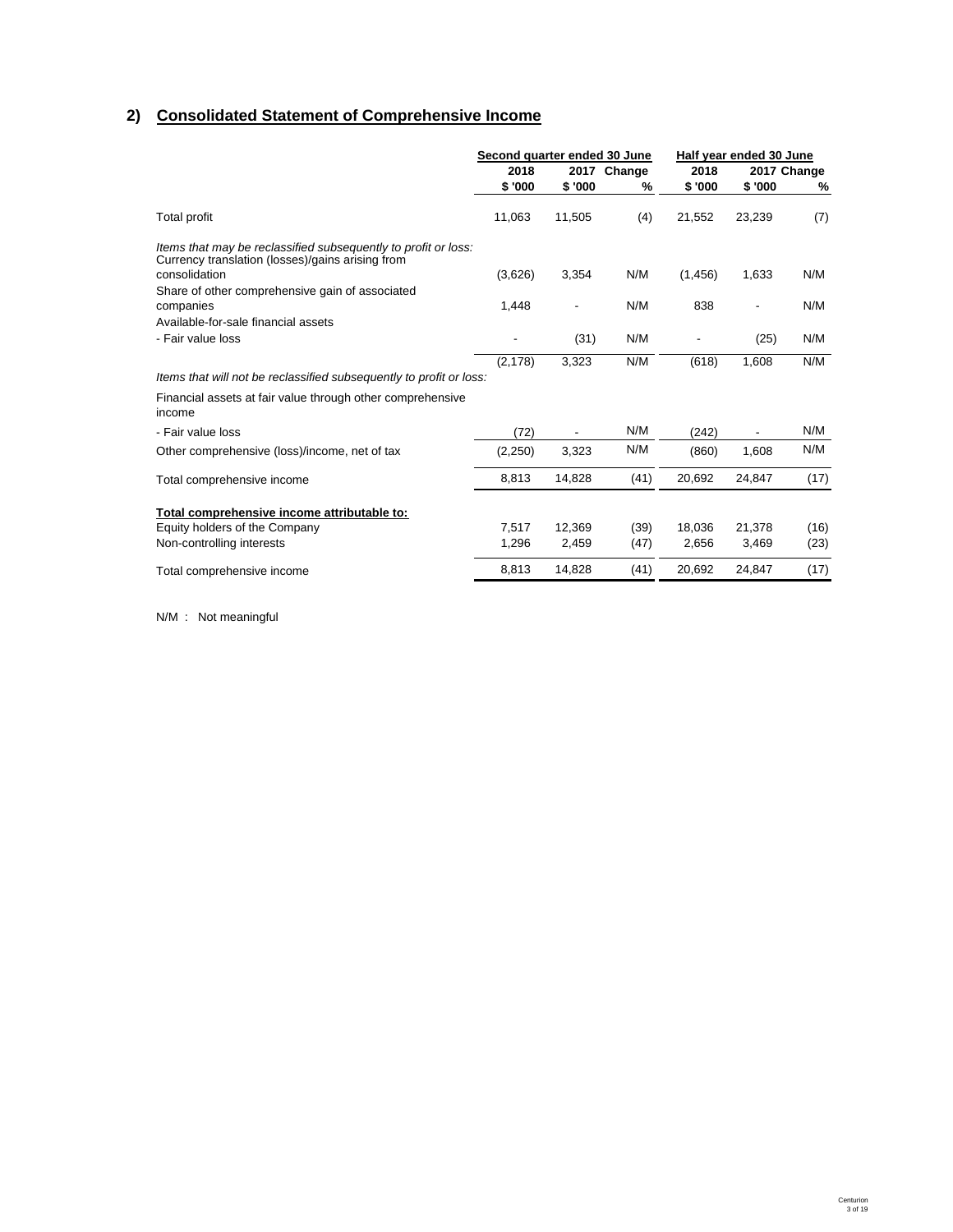# **3) Balance Sheets**

|                                                       | Group               |                      | Company              |                      |  |
|-------------------------------------------------------|---------------------|----------------------|----------------------|----------------------|--|
|                                                       | 30 Jun 18<br>\$'000 | 31 Dec 17<br>\$ '000 | 30 Jun 18<br>\$ '000 | 31 Dec 17<br>\$ '000 |  |
| <b>Current assets</b>                                 |                     |                      |                      |                      |  |
| Cash and bank balances                                | 56,960              | 75,765               | 20,366               | 34,762               |  |
| Trade and other receivables                           | 7.144               | 13,632               | 48,135               | 41,391               |  |
| Inventories                                           | 91                  | 84                   |                      |                      |  |
| Other assets<br>Available-for-sale financial assets   | 4,097               | 5,146<br>11,887      | 1,270                | 106<br>11,887        |  |
| Financial assets, at fair value through               |                     |                      |                      |                      |  |
| other comprehensive income                            | 11,713              |                      | 11,713               |                      |  |
| Assets held for sale                                  | 5,012               | 6,801                |                      |                      |  |
|                                                       | 85,017              | 113,315              | 81,484               | 88,146               |  |
| <b>Non-current assets</b>                             |                     |                      |                      |                      |  |
| Trade and other receivables                           |                     |                      | 335,864              | 335,834              |  |
| Other assets                                          | 5,739               | 1,511                | 130                  | 130                  |  |
| Financial assets, at fair value through               |                     |                      |                      |                      |  |
| profit or loss<br>Investments in associated companies | 51<br>115,308       | 51<br>112,810        | 1,299                | 1,298                |  |
| Investments in subsidiaries                           |                     |                      | 16,853               | 16,853               |  |
| Investment properties                                 | 971,022             | 952,345              |                      |                      |  |
| Property, plant & equipment                           | 7,807               | 8,959                | 791                  | 837                  |  |
|                                                       | 1,099,927           | 1,075,676            | 354,937              | 354,952              |  |
| <b>Total assets</b>                                   | 1,184,944           | 1,188,991            | 436,421              | 443,098              |  |
| <b>Current liabilities</b>                            |                     |                      |                      |                      |  |
| Trade and other payables                              | (35, 207)           | (44, 744)            | (10, 848)            | (11, 438)            |  |
| Current income tax liabilities                        | (9, 454)            | (10, 455)            | (895)                | (895)                |  |
| <b>Borrowings</b>                                     | (111, 683)          | (107, 530)           | (72, 566)            | (72, 459)            |  |
| <b>Other liabilities</b>                              |                     | (879)                |                      |                      |  |
|                                                       | (156, 344)          | (163,608)            | (84, 309)            | (84,792)             |  |
| <b>Non-current liabilities</b>                        |                     |                      |                      |                      |  |
| <b>Borrowings</b>                                     | (540, 337)          | (545, 108)           | (84, 602)            | (84, 490)            |  |
| <b>Other liabilities</b>                              | (383)               | (447)                |                      |                      |  |
| Deferred income tax liabilities                       | (4,066)             | (4,095)              | (50)                 | (47)                 |  |
|                                                       | (544, 786)          | (549, 650)           | (84, 652)            | (84, 537)            |  |
| <b>Total liabilities</b>                              | (701, 130)          | (713,258)            | (168, 961)           | (169, 329)           |  |
| <b>Net assets</b>                                     | 483,814             | 475,733              | 267,460              | 273,769              |  |
| <b>Equity</b>                                         |                     |                      |                      |                      |  |
| Share capital                                         | 142,242             | 142,242              | 253,553              | 253,553              |  |
| Other reserves                                        | (19, 477)           | (18, 617)            | (178)                | 64                   |  |
| <b>Retained profits</b>                               | 345,587             | 339,302              | 14,085               | 20,152               |  |
|                                                       | 468,352             | 462,927              | 267,460              | 273,769              |  |
| Non-controlling interests                             | 15,462              | 12,806               |                      |                      |  |
| <b>Total equity</b>                                   | 483,814             | 475,733              | 267,460              | 273,769              |  |
|                                                       |                     |                      |                      |                      |  |
| Gearing ratio*                                        | 57%                 | 58%                  |                      |                      |  |
| Net gearing ratio**                                   | 52%                 | 51%                  |                      |                      |  |

# \* The gearing ratio is computed as borrowings divided by total capital. Total capital is calculated as borrowings plus net assets of the Group.

\*\* The net gearing ratio is computed as borrowings less cash and bank balances divided by total capital.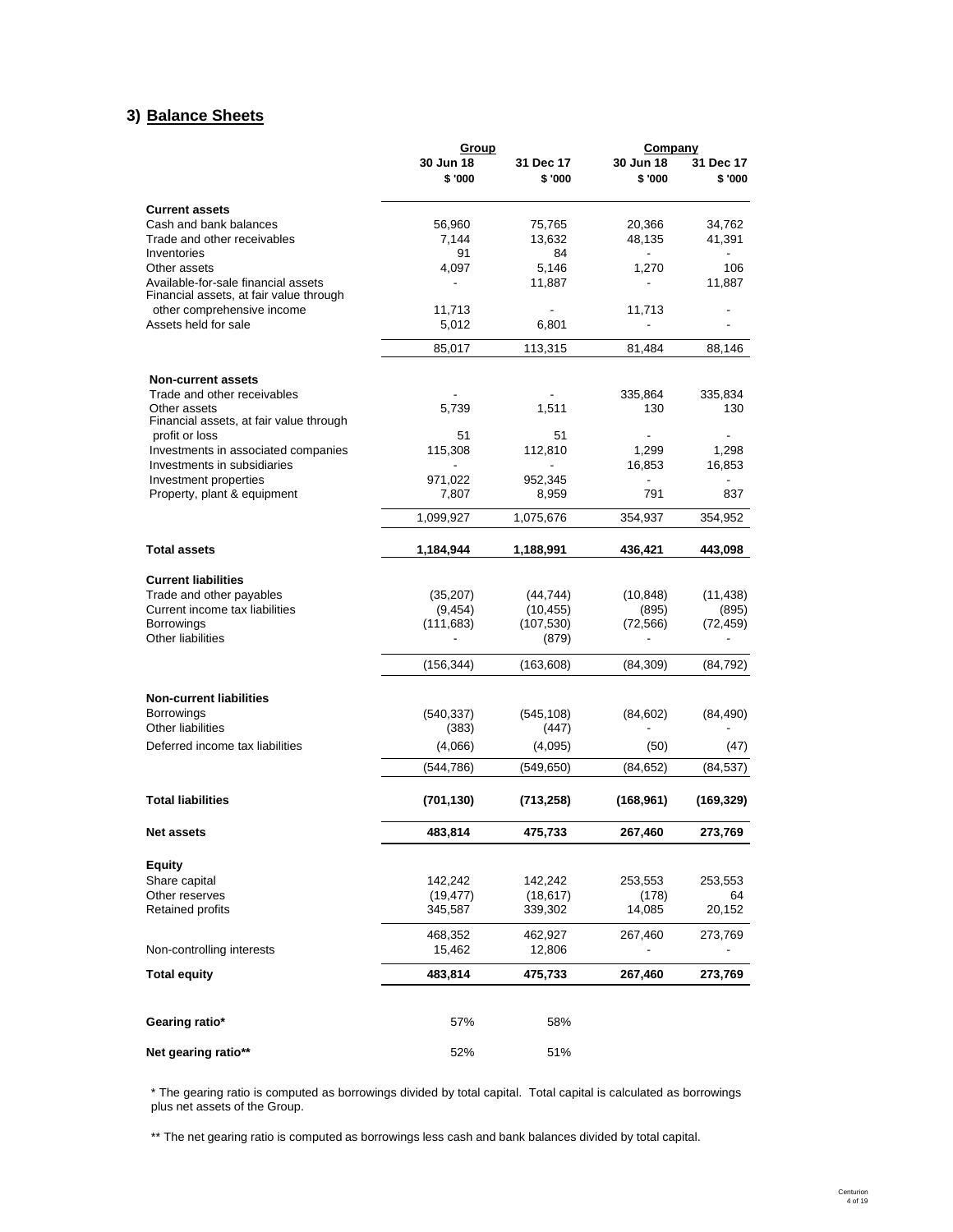# **4) Consolidated Statement of Cash Flows**

|                                                                                                       | Second quarter ended 30 June |                | Half year ended 30 June |                  |
|-------------------------------------------------------------------------------------------------------|------------------------------|----------------|-------------------------|------------------|
|                                                                                                       | 2018<br>\$'000               | 2017<br>\$'000 | 2018<br>\$ '000         | 2017<br>\$'000   |
| <b>Total profit</b>                                                                                   | 11,063                       | 11,505         | 21,552                  | 23,239           |
|                                                                                                       |                              |                |                         |                  |
| Adjustment for:<br>Income tax expense                                                                 | 1,896                        | 4,992          | 4,188                   | 8,258            |
| Depreciation and amortisation                                                                         | 834                          | 476            | 1,605                   | 2,521            |
| Allowance for impairment of trade and other receivables                                               | 15                           | 87             | 24                      | 110              |
| Net loss/(gain) on disposal of property, plant and equipment                                          | 8                            | (5)            | 12                      | (3)              |
| Interest income                                                                                       | (267)                        | (170)          | (508)                   | (346)            |
| Dividend income                                                                                       | (28)                         | (23)           | (55)                    | (50)             |
| Finance expenses                                                                                      | 5,731                        | 5,247          | 11,328                  | 10,048           |
| Share of profit of associated companies                                                               | (1,681)                      | (37)           | (3,380)                 | (1,468)          |
| Fair value gains on investment properties and<br>assets held for sale                                 |                              | (1,743)        |                         | (1,743)          |
| Unrealised currency translation differences                                                           | 258                          | (312)          | 47                      | (117)            |
|                                                                                                       | 17,829                       | 20,017         | 34,813                  | 40,449           |
| Operating cash flow before working capital changes                                                    |                              |                |                         |                  |
| Change in working capital                                                                             |                              |                |                         |                  |
| Inventories<br>Trade and other receivables                                                            | 27<br>1,949                  | (10)           | (7)<br>6,435            | (21)             |
| Other assets                                                                                          | (869)                        | (40)<br>(57)   | (1, 109)                | (1,704)<br>(564) |
| Trade and other payables                                                                              | (4,330)                      | (3,078)        | (8,269)                 | (1, 105)         |
|                                                                                                       |                              |                |                         |                  |
| Cash generated from operations                                                                        | 14,606                       | 16,832         | 31,863                  | 37,055           |
| Income tax paid                                                                                       | (3,252)                      | (4,014)        | (4,621)                 | (5, 124)         |
| Net cash provided by operating activities                                                             | 11,354                       | 12,818         | 27,242                  | 31,931           |
| Cash flows from investing activities                                                                  |                              |                |                         |                  |
| Proceeds from disposal of property, plant and equipment                                               | 23                           | 15             | 26                      | 22               |
| Additions to investment properties                                                                    | (10, 394)                    | (8, 496)       | (19,983)                | (10, 413)        |
| Purchases of property, plant and equipment                                                            | (344)                        | (993)          | (438)                   | (1, 553)         |
| Purchase of available-for-sale financial assets                                                       |                              | (5,850)        |                         | (5,850)          |
| Interest received                                                                                     | 267                          | 170            | 508                     | 346              |
| Dividends received                                                                                    | 28                           | 23             | 55                      | 50               |
| Dividends received from an associated company<br>Short-term bank deposits charged as security to bank | 862<br>(7)                   | 861<br>(171)   | 1,723                   | 861<br>(171)     |
| Deposits paid for acquisition of investment property                                                  | (4,209)                      | ٠              | (7)<br>(4,209)          |                  |
| Other deposits refunded                                                                               | 225                          | ÷,             | 1,560                   |                  |
| Net cash used in investing activities                                                                 | (13, 549)                    | (14, 441)      | (20, 765)               | (16,708)         |
|                                                                                                       |                              |                |                         |                  |
| Cash flows from financing activities<br>Proceeds from borrowings                                      | 13,866                       | 86,813         | 25,105                  | 86,813           |
| Repayment of borrowings                                                                               | (14, 840)                    | (74, 617)      | (23, 817)               | (84,061)         |
| Interest paid                                                                                         | (6,275)                      | (3,077)        | (12,047)                | (8, 335)         |
| Purchase of treasury shares                                                                           |                              | (1, 119)       |                         | (1, 119)         |
| Dividends paid to equity holders of the Company                                                       | (12,611)                     | (7, 399)       | (12,611)                | (7, 399)         |
| Cash provided by non-controlling interests                                                            |                              |                |                         | 1,470            |
| Listing expenses paid                                                                                 |                              | (73)           |                         | (160)            |
| Repayment of loan from associated companies                                                           | (862)                        | (861)          | (1,723)                 | (861)            |
| Net cash used in financing activities                                                                 | (20, 722)                    | (333)          | (25, 093)               | (13, 652)        |
| Net (decrease)/increase in cash and cash equivalents held                                             | (22, 917)                    | (1,956)        | (18, 616)               | 1,571            |
| Cash and cash equivalents at beginning of the period                                                  | 77,514                       | 83,681         | 73,191                  | 80,219           |
| Effects of currency translation on cash and cash equivalents                                          | (265)                        | 180            | (243)                   | 115              |
| Cash and cash equivalents at end of the period                                                        | 54,332                       | 81,905         | 54,332                  | 81,905           |
| * The consolidated cash and cash equivalents comprise the following:                                  |                              |                |                         |                  |
|                                                                                                       |                              |                |                         |                  |
| Cash and bank balances                                                                                | 56,960                       | 84,406         | 56,960                  | 84,406           |
| Short-term bank deposits charged as security to bank                                                  | (2,628)                      | (2,501)        | (2,628)                 | (2,501)          |
|                                                                                                       | 54,332                       | 81,905         | 54,332                  | 81,905           |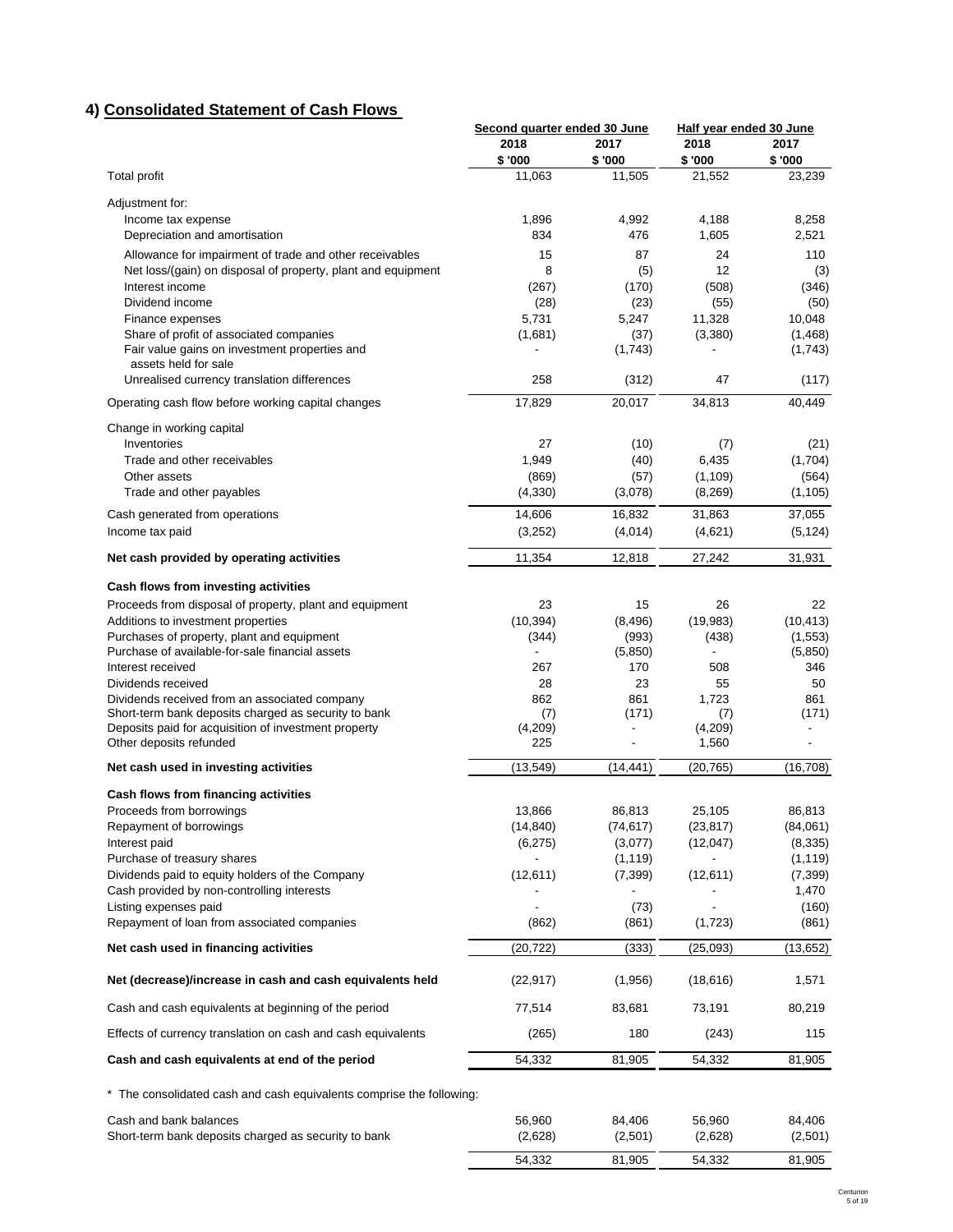# **5) Consolidated Statement of Changes in Equity**

| <b>GROUP</b>                            | Share<br>Capital | Treasurv<br><b>Shares</b> | Other<br><b>Reserves</b> | Retained<br><b>Profits</b> |          | <b>Total Non-controlling</b><br><b>Interests</b> | <b>Total</b><br><b>Equity</b> |
|-----------------------------------------|------------------|---------------------------|--------------------------|----------------------------|----------|--------------------------------------------------|-------------------------------|
| 2018                                    | \$'000           | \$'000                    | \$'000                   | \$'000                     | \$'000   | \$'000                                           | \$'000                        |
| Balance as at 1 Jan 2018                | 142.242          |                           | (18, 617)                | 339.302                    | 462.927  | 12,806                                           | 475,733                       |
| Dividends relating to FY2017 paid       |                  |                           | -                        | (12,611)                   | (12,611) |                                                  | (12,611)                      |
| Profit for the period                   | -                |                           |                          | 18.896                     | 18.896   | 2,656                                            | 21,552                        |
| Other comprehensive loss for the period | -                |                           | (860)                    | -                          | (860)    | $\overline{\phantom{0}}$                         | (860)                         |
| Balance as at 30 June 2018              | 142.242          |                           | (19, 477)                | 345.587                    | 468.352  | 15.462                                           | 483.814                       |

**Attributable to equity holders of the Company**  $\longrightarrow$ 

| <b>GROUP</b><br>2017                      | Share<br>Capital<br>\$'000 | Treasurv<br><b>Shares</b><br>\$'000 | Other<br><b>Reserves</b><br>\$'000 | Retained<br><b>Profits</b><br>\$'000 | \$'000   | <b>Total Non-controlling</b><br><b>Interests</b><br>\$'000 | Total<br><b>Equity</b><br>\$'000 |
|-------------------------------------------|----------------------------|-------------------------------------|------------------------------------|--------------------------------------|----------|------------------------------------------------------------|----------------------------------|
| Balance as at 1 Jan 2017                  | 89.837                     | (6, 498)                            | (21, 294)                          | 330,553                              | 392,598  | 6,884                                                      | 399,482                          |
| Dividends relating to FY2016 paid         |                            |                                     | -                                  | (7, 399)                             | (7, 399) |                                                            | (7, 399)                         |
| Purchase of treasury shares               | $\overline{\phantom{a}}$   | (1, 119)                            | $\overline{\phantom{a}}$           | $\overline{\phantom{a}}$             | (1, 119) | ٠                                                          | (1, 119)                         |
| Profit for the period                     | $\overline{\phantom{0}}$   | $\overline{\phantom{0}}$            | $\overline{\phantom{0}}$           | 19.770                               | 19.770   | 3.469                                                      | 23,239                           |
| Other comprehensive profit for the period | $\overline{\phantom{0}}$   |                                     | 1.608                              | $\overline{\phantom{0}}$             | 1.608    |                                                            | 1.608                            |
| Balance as at 30 June 2017                | 89.837                     | (7,617)                             | (19,686)                           | 342.924                              | 405.458  | 10.353                                                     | 415,811                          |

| <b>COMPANY</b><br>2018                  | Share<br>Capital<br>\$'000 | Treasury<br><b>Shares</b><br>\$'000 | Other<br><b>Reserves</b><br>\$'000 | <b>Retained</b><br><b>Profits</b><br>\$'000 | Total<br>\$'000 |
|-----------------------------------------|----------------------------|-------------------------------------|------------------------------------|---------------------------------------------|-----------------|
| Balance as at 1 Jan 2018                | 253.553                    | $\overline{\phantom{a}}$            | 64                                 | 20.152                                      | 273,769         |
| Dividends relating to FY2017 paid       | $\overline{\phantom{a}}$   | -                                   |                                    | (12,611)                                    | (12,611)        |
| Profit for the period                   | $\overline{\phantom{0}}$   | $\overline{\phantom{a}}$            | $\overline{\phantom{a}}$           | 6.544                                       | 6.544           |
| Other comprehensive loss for the period | ٠                          | $\overline{\phantom{0}}$            | (242)                              | ٠                                           | (242)           |
| Balance as at 30 June 2018              | 253.553                    |                                     | (178)                              | 14.085                                      | 267.460         |

| <b>COMPANY</b><br>2017                  | Share<br>Capital<br>\$'000 | Treasurv<br><b>Shares</b><br>\$'000 | Other<br><b>Reserves</b><br>\$'000 | Retained<br><b>Profits</b><br>\$'000 | Total<br>\$'000 |
|-----------------------------------------|----------------------------|-------------------------------------|------------------------------------|--------------------------------------|-----------------|
| Balance as at 1 Jan 2017                | 201,148                    | (6, 498)                            | 162                                | 15.487                               | 210,299         |
| Dividends relating to FY2016 paid       | ٠                          |                                     | ۰                                  | (7, 399)                             | (7, 399)        |
| Purchase of treasury shares             | $\overline{\phantom{0}}$   | (1, 119)                            | $\overline{\phantom{a}}$           | ٠                                    | (1, 119)        |
| Profit for the period                   | $\overline{\phantom{0}}$   |                                     |                                    | 7.423                                | 7.423           |
| Other comprehensive loss for the period | $\overline{\phantom{0}}$   | $\overline{\phantom{0}}$            | (26)                               | $\overline{a}$                       | (26)            |
| Balance as at 30 June 2017              | 201,148                    | (7,617)                             | 136                                | 15.511                               | 209.178         |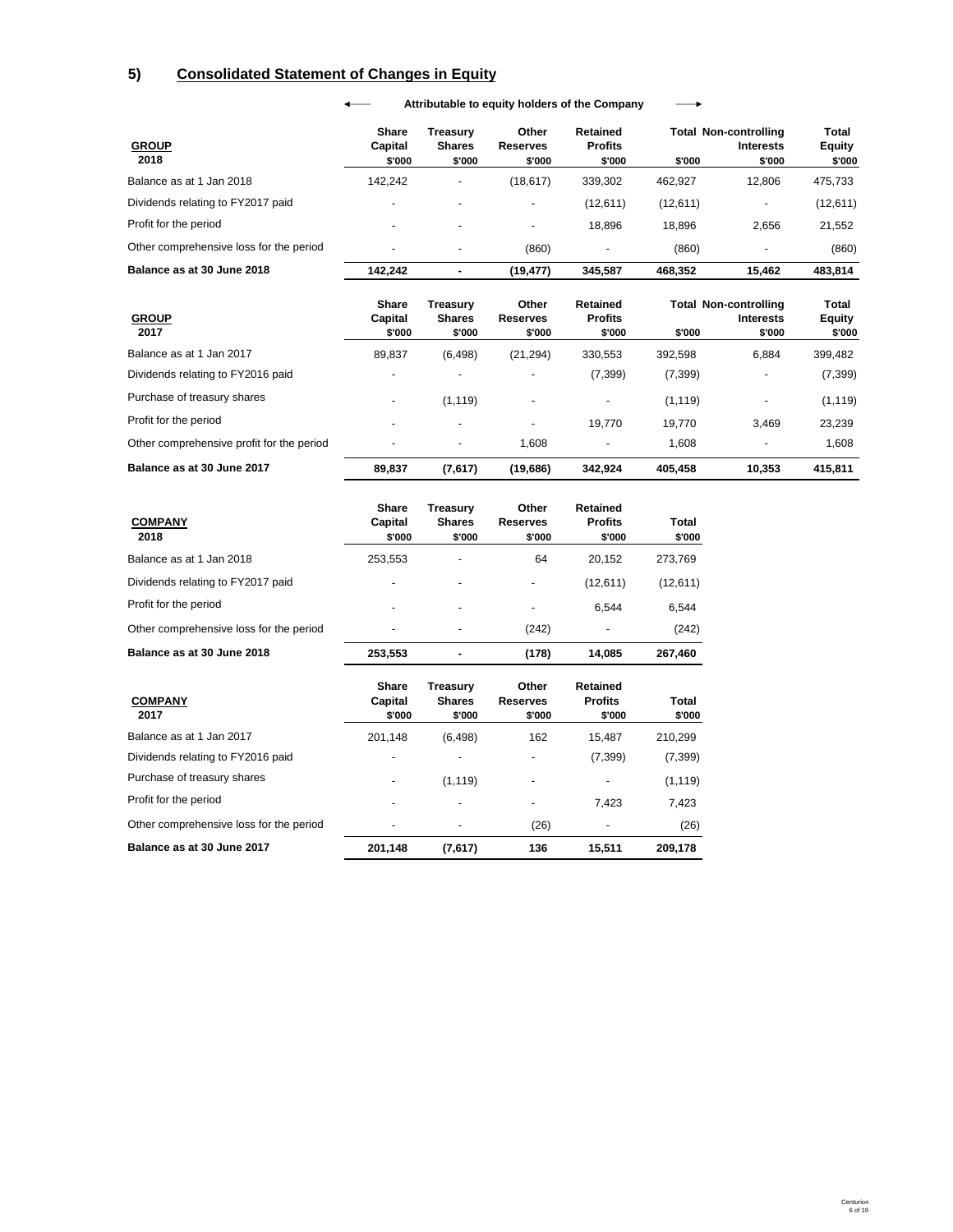# **6) Segment Information**

**Segmented revenue and results for business or geographical segments (of the group) in the form presented in the issuer's most recently audited annual financial statements, with comparative information for the immediately preceding period**

**The business of the Group is organised into the following business segments:**

**a) Workers Accommodation**

**b) Students Accommodation**

**c) Others**

|                                                | Workers       | <b>Students</b> |        |           |
|------------------------------------------------|---------------|-----------------|--------|-----------|
|                                                | Accommodation | Accommodation   | Others | Total     |
| Period ended 30 June 2018                      | \$'000        | \$'000          | \$'000 | \$'000    |
| Sales to external parties                      | 40,351        | 19,154          | 971    | 60,476    |
| Timing of revenue recognition                  |               |                 |        |           |
| - Point of time                                |               |                 | 857    |           |
| - Over time                                    | 40,351        | 19,154          | 114    | 60,476    |
|                                                | 40.351        | 19.154          | 971    | 60,476    |
| Segment results                                | 25,158        | 7,572           | 395    | 33,125    |
| Finance expense                                | (7,550)       | (3,778)         |        | (11, 328) |
| Interest income                                |               |                 |        | 508       |
| Dividend income                                |               |                 |        | 55        |
| Share of profit/(loss) of associated companies | 2,640         | 753             | (13)   | 3,380     |
| Profit before tax                              |               |                 |        | 25,740    |
| Income tax expense                             |               |                 |        | (4, 188)  |
| Net profit                                     |               |                 |        | 21,552    |
| Segment assets                                 | 682,446       | 337,514         | 6,943  | 1,026,903 |
| Short-term bank deposits                       |               |                 |        | 31,020    |
| Financial assets, at fair value through other  |               |                 |        |           |
| comprehensive income                           |               |                 |        | 11,713    |
| Investments in associated companies            |               |                 |        | 115,308   |
| Consolidated total assets                      |               |                 |        | 1,184,944 |
| Segment liabilities                            | 24,839        | 9,720           | 1,031  | 35,590    |
| <b>Borrowings</b>                              | 428,026       | 223,977         | 17     | 652,020   |
| Current income tax liabilities                 |               |                 |        | 9,454     |
| Deferred income tax liabilities                |               |                 |        | 4,066     |
| Consolidated total liabilities                 |               |                 |        | 701,130   |
| Capital expenditure                            | 8,202         | 10,964          |        | 19,166    |
| Depreciation                                   | 995           | 592             | 18     | 1,605     |
| Amortisation                                   |               |                 |        |           |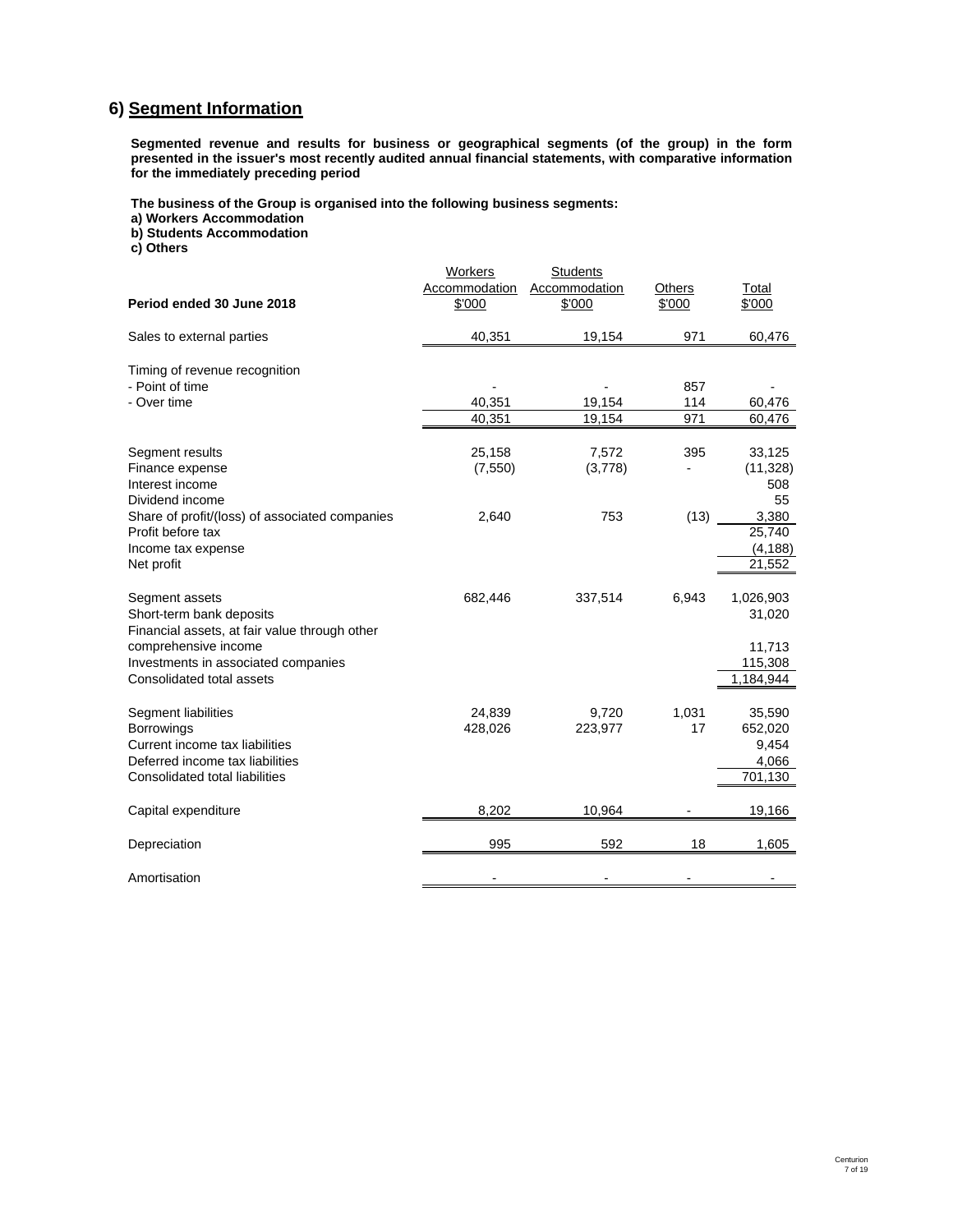|                                                                                                                                                                           | <b>Workers</b>     | <b>Students</b>          |              |                                                              |
|---------------------------------------------------------------------------------------------------------------------------------------------------------------------------|--------------------|--------------------------|--------------|--------------------------------------------------------------|
|                                                                                                                                                                           | Accommodation      | Accommodation            | Others       | Total                                                        |
| Period ended 30 June 2017                                                                                                                                                 | \$'000             | \$'000                   | \$'000       | \$'000                                                       |
| Sales to external parties                                                                                                                                                 | 51,812             | 18,536                   | 921          | 71,269                                                       |
| Timing of revenue recognition<br>- Point of time<br>- Over time                                                                                                           | 51,812<br>51,812   | 18,536<br>18,536         | 921<br>921   | 921<br>70,348<br>71,269                                      |
| Segment results<br>Finance expense<br>Listing expenses<br>Interest income<br>Dividend income<br>Fair value (losses)/gains on investment                                   | 33,211<br>(6, 568) | 7,514<br>(3, 449)        | 302<br>(31)  | 41,027<br>(10,048)<br>(3,089)<br>346<br>50                   |
| properties and assets held for sales<br>Share of profit/(loss) of associated companies<br>Profit before tax<br>Income tax expense<br>Net profit                           | (47)<br>1,476      | 772                      | 1,018<br>(8) | 1,743<br>1,468<br>31,497<br>(8, 258)<br>23,239               |
| Year ended 31 December 2017                                                                                                                                               |                    |                          |              |                                                              |
| Segment assets<br>Short-term bank deposits<br>Available-for-sale, financial assets<br>Tax recoverable<br>Investments in associated companies<br>Consolidated total assets | 685,167            | 332,070                  | 9,056        | 1,026,293<br>37,454<br>11,887<br>547<br>112,810<br>1,188,991 |
| Segment liabilities<br><b>Borrowings</b><br>Current income tax liabilities<br>Deferred income tax liabilities<br>Consolidated total liabilities                           | 32,380<br>426,502  | 12,300<br>226,110        | 1,390<br>26  | 46,070<br>652,638<br>10,455<br>4,095<br>713,258              |
| Capital expenditure                                                                                                                                                       | 8,624              | 16,021                   |              | 24,645                                                       |
| Depreciation                                                                                                                                                              | 2,042              | 1,044                    | 34           | 3,120                                                        |
| Amortisation                                                                                                                                                              | 1,649              | $\overline{\phantom{0}}$ |              | 1,649                                                        |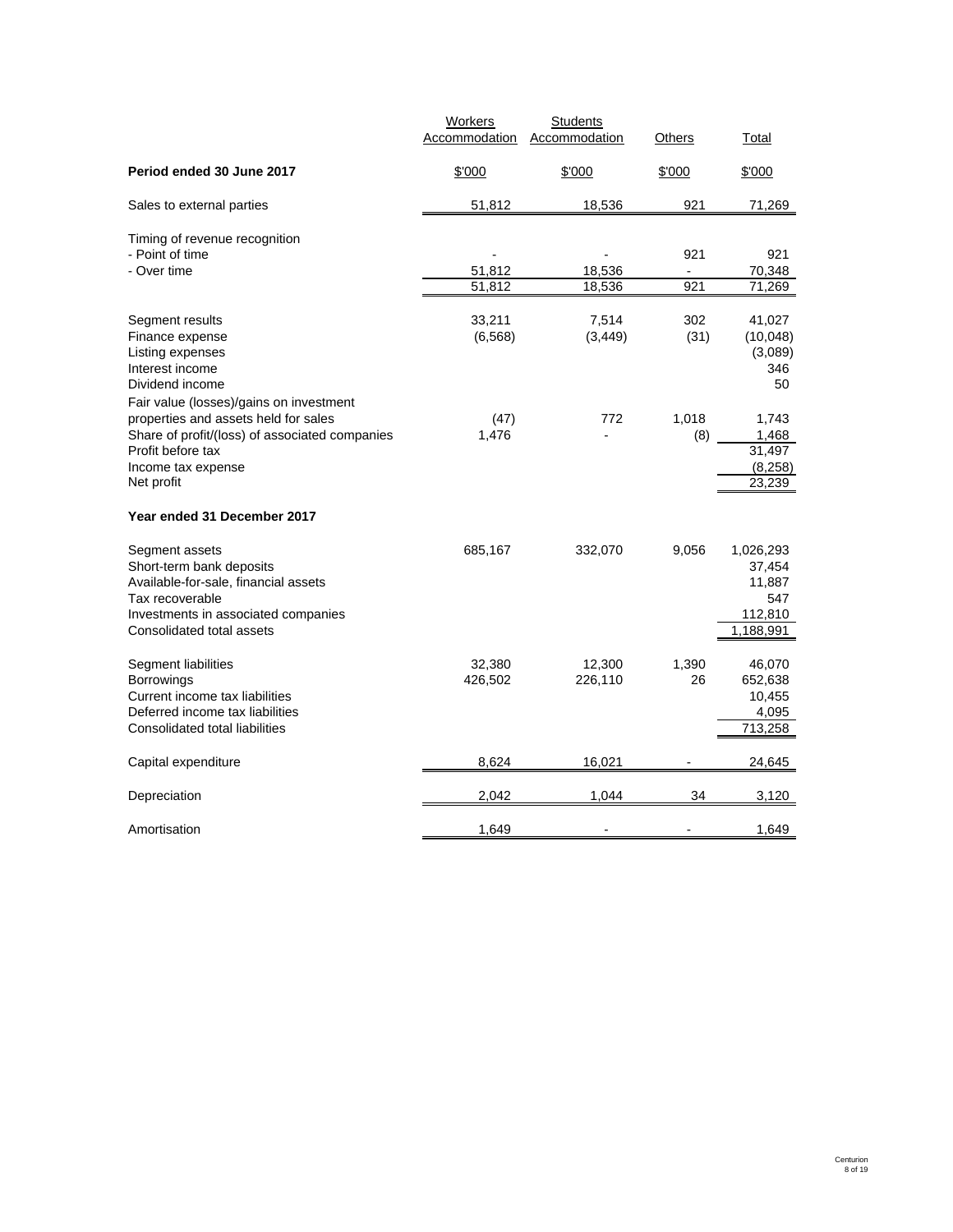# **7) NOTES TO THE UNAUDITED SECOND QUARTER AND SIX MONTHS FINANCIAL STATEMENTS** *FOR THE PERIOD ENDED 30 JUNE 2018*

# **a) General information**

Centurion Corporation Limited (the "Company") is incorporated and domiciled in Singapore and is dual listed on both the Main Board of the Singapore Exchange Securities Trading Limited ("SGT-ST") and the Stock Exchange of Hong Kong Limited (the "SEHK"). The address of its registered office is 45 Ubi Road 1, #05-01, Singapore 408696.

The principal activities of the Company include investment holding and provision of management services.

The financial statements are presented in thousands of Singapore Dollars (S\$'000) unless otherwise stated.

# **b) Basis of preparation**

The financial statements have been prepared in accordance with International Financial Reporting Standards ("IFRS") issued by International Accounting Standards Board ("IASB"). The financial statements have been prepared under the historical cost convention.

The financial statements have been prepared in accordance with the same accounting policies and methods of computation adopted in the audited financial statements of the previous financial year, except where new or amended IFRS and Interpretation to FRS ("INT FRS") became effective from this financial year.

The adoption of the new or amended IFRS and INT IFRS did not result in substantial changes to the accounting policies of the Group and the Company and had no material effect on the amounts reported for the current or prior year.

The preparation of the financial statements in conformity with IFRS requires management to exercise its judgement in the process of applying the Group's accounting policies. It also requires the use of certain critical accounting estimates and assumptions.

IFRS 9 - The Group has assessed the business models that are applicable on 1 January 2018 to financial assets so as to classify them into the appropriate categories under IFRS 9. The Group has elected to recognise changes in the fair value of all its debts instruments and previously classified as avaliable-for-sale, in other comprehensive income. Accordingly, "Financial assets, available-for-sale" on the statement of financial position have been redesignated as "Financial assets, at fair value through other comprehensive income". Apart from this, the adoption of IFRS 9 has no significant impact on the Group's financial position and results of operations.

# **c) Assessment of adoption of IFRS 16 impact to the Group**

IFRS 16 - There will be no material impact on the total expenses to be recognised by the Group over the entire lease period and the total net profit over the lease period is not expected to be materially affected. The adoption of IFRS 16 would not affect the Group's total cash flows in respect of the leases. The Group is continuing to assess the specific magnitude of the adoption of IFRS 16 to the relevant financial statement areas and management will conduct a more detailed assessment on the impact as information becomes available closer to the planned initial date of adoption of 1 January 2019.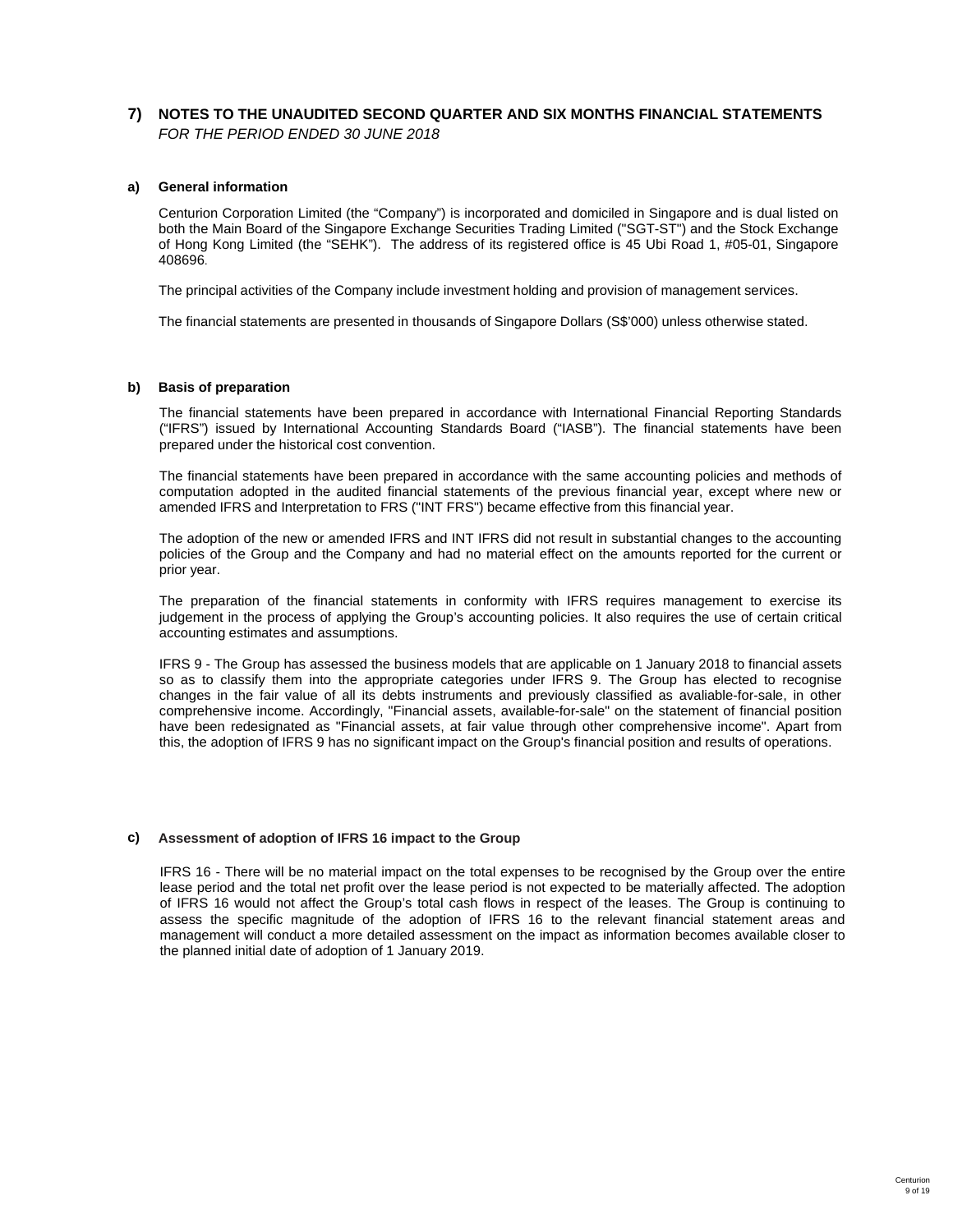### **d) Revenue**

Rendering of services 845 1,707 81 1,707 81 1,707 81 1,707 81 1,707 81 1,707 81 1 1,707 81 1 1,707 81 1 1,707 Rental income from investment properties and the state of the state of the state of the state of the state of the state of the state of the state of the state of the state of the state of the state of the state of the stat Rental income from operating leases (12) 1,473 1,672 (12)<br>Others 1,793 2,115 (15)  $\Gamma$ otal revenue  $\begin{bmatrix} 15 \end{bmatrix}$ 

# **e) Revenue and profit breakdown**

|                                                                          |                 | Group<br>Half year ended 30 June |             |
|--------------------------------------------------------------------------|-----------------|----------------------------------|-------------|
|                                                                          | 2018<br>\$ '000 | 2017<br>\$'000                   | Change<br>% |
| <b>Continuing operation:</b><br>(a) Revenue reported for first half year | 60.476          | 71.269                           | (15)        |
| (b) Profit after tax reported for first half year                        | 21.552          | 23.239                           | (7)         |

# **f) Other income and gains - net**

| Rental income                                      |      | 169 | (96)            |
|----------------------------------------------------|------|-----|-----------------|
| Interest income                                    | 508  | 346 | 47              |
| Dividend income                                    | 55   | 50  | 10 <sup>1</sup> |
| Currency exchange (loss)/gain - net                | (99) | 22  | N/M             |
| Net (loss)/gain on disposal of plant and equipment | (12) |     | N/M             |
| Government grants                                  | 108  | 125 | (14)            |
| Others                                             |      | 69  | (94)            |

# **g) Income tax expense**

- Profit for the financial year Current income tax Deferred income tax

- Under provision in prior financial years Current income tax Deferred income tax

# 2018 2017 Change<br>\$'000 \$'000 % **\$ '000 \$ '000 %** Sale of goods 6 and 201 and 201 and 201 and 201 and 201 and 201 and 201 and 201 and 201 and 201 and 201 and 20<br>
921 1,707 2945 81 Others 2,115 (15) 2,115 (15) **Group Half year ended 30 June**

| Group<br>Half year ended 30 June |        |        |  |
|----------------------------------|--------|--------|--|
| 2018<br>2017                     |        | Change |  |
| \$'000                           | \$'000 | %      |  |
| 60,476                           | 71,269 | (15    |  |
| 21,552                           | 23,239 |        |  |
|                                  |        |        |  |

| Other income and gains - net                       |                         | Group   |        |
|----------------------------------------------------|-------------------------|---------|--------|
|                                                    | Half year ended 30 June |         |        |
|                                                    | 2018                    | 2017    | Change |
|                                                    | \$ '000                 | \$ '000 | %      |
|                                                    |                         |         |        |
| Rental income                                      |                         | 169     | (96)   |
| Interest income                                    | 508                     | 346     | 47     |
| Dividend income                                    | 55                      | 50      | 10     |
| Currency exchange (loss)/gain - net                | (99)                    | 22      | N/M    |
| Net (loss)/gain on disposal of plant and equipment | (12)                    | 4       | N/M    |
| Government grants                                  | 108                     | 125     | (14)   |
| Others                                             | 4                       | 69      | (94)   |
|                                                    | 571                     | 785     | (27)   |

| Group                   |         |             |  |
|-------------------------|---------|-------------|--|
| Half year ended 30 June |         |             |  |
| 2018                    |         | 2017 Change |  |
| \$ '000                 | \$ '000 | %           |  |
|                         |         |             |  |
|                         |         |             |  |
| 4,177                   | 5,653   | (26)        |  |
| (56)                    | 595     | N/M         |  |
| 4,121                   | 6,248   | (34)        |  |
|                         |         |             |  |
| 10                      | 37      | (73         |  |
| 57                      | 1,973   | (97         |  |
| 4,188                   | 8,258   | (49         |  |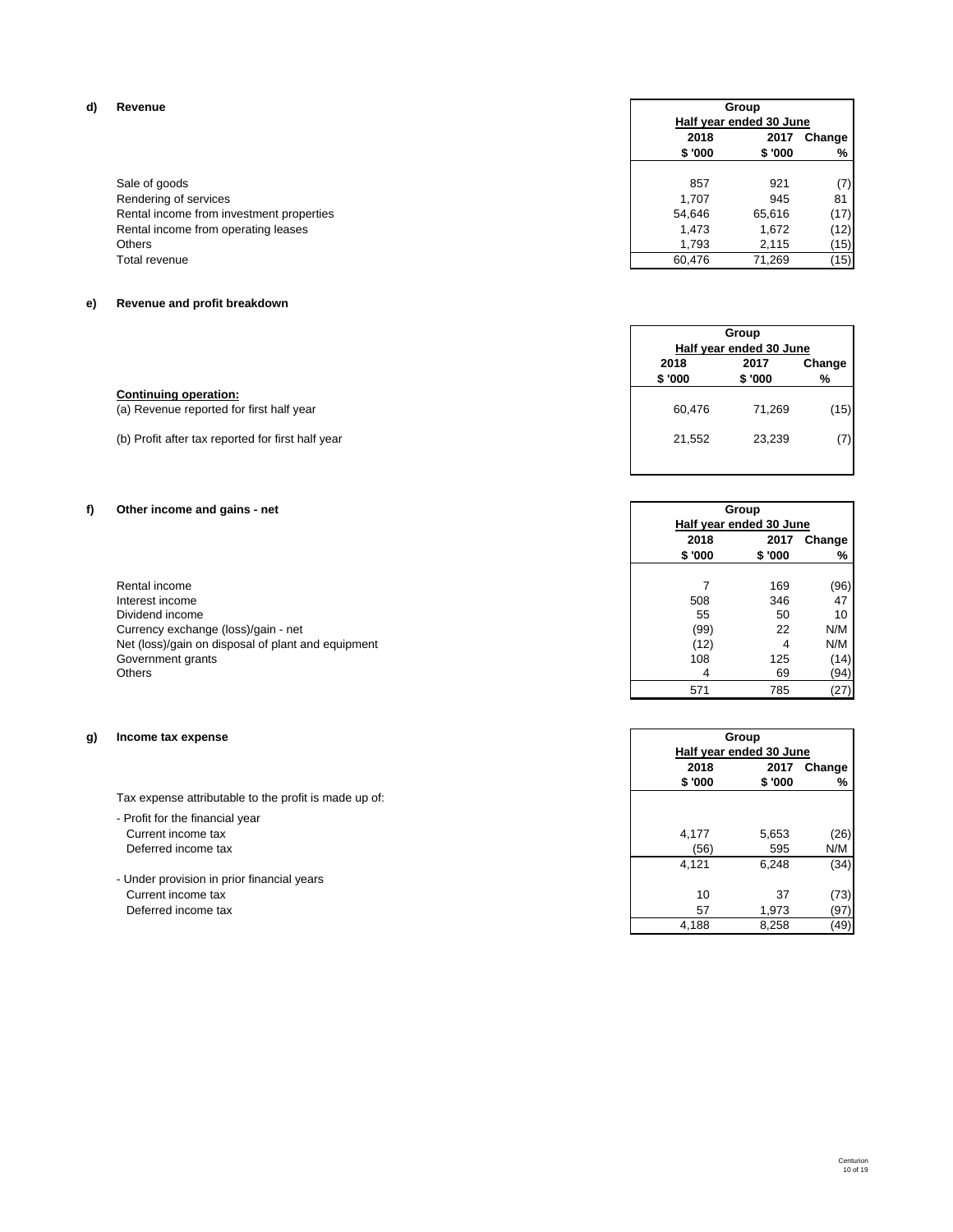#### **h) Other information on Income Statement**

|                                                            |         | Group                   |        |  |
|------------------------------------------------------------|---------|-------------------------|--------|--|
|                                                            |         | Half year ended 30 June |        |  |
|                                                            | 2018    | 2017                    | Change |  |
|                                                            | \$'000  | \$'000                  | %      |  |
| Depreciation and amortisation                              | (1,605) | (2,521)                 | (36)   |  |
| Allowance for impairment of trade and other<br>receivables | (24)    | (110)                   | (78)   |  |

### **i) Trade and other receivables**

Trade receivables primarily consisted of the trade receivables from non-related parties i.e.customers. The non-trade receivables from subsidiaries, related companies and associated companies are unsecured, interest-free and repayable on demand.

The majority of the group's sales are on cash terms. The remaining overdue amounts, were mainly due to some customers requesting for a delay in payment and we allow them for deferred settlement of up to 30 days (for workers and student accommodation) or up to 90 days (for commercial tenants of student accommodations and optical disc business), as the case may be, after considering the requesting customer's rental deposit balance, payment history and financial situation, in order to maintain long term relationships with the customers.

The ageing analysis of trade receivables based on invoice date is as follows:

|                                           | Group  |                         |  |
|-------------------------------------------|--------|-------------------------|--|
|                                           |        | 30 Jun 2018 31 Dec 2017 |  |
|                                           | \$'000 | \$'000                  |  |
|                                           |        |                         |  |
| Up to 3 months                            | 2,952  | 2,546                   |  |
| 3 to 6 months                             | 177    | 186                     |  |
| Over 6 months                             | 613    | 655                     |  |
|                                           | 3,742  | 3,387                   |  |
| Less: Cumulative allowance for impairment | (783)  | (852)                   |  |
|                                           | 2.959  | 2,535                   |  |

# **j) Trade and other payables**

Trade payables mainly comprised payables to utilities, suppliers of consumables and services. The non-trade payables to subsidiaries and associated companies are unsecured, interest-free and repayable on demand.

Trade payables that are aged over 3 months were mainly due to liabilities recognised but under negotiation with suppliers over payment or goods/services delivered. Our trade payables were due according to the terms on the relevant contracts. In general, our suppliers grant us a credit term of cash terms of up to 30 days and we settle our payment by cheque or bank transfer.

The ageing analysis of trade payables based on invoice date is as follows:

|                                | Group                              |            |
|--------------------------------|------------------------------------|------------|
|                                | 30 Jun 2018 31 Dec 2017<br>\$ '000 | \$'000     |
| Up to 3 months                 | 1,894                              | 3,025      |
| 3 to 6 months<br>Over 6 months | 194<br>744                         | 358<br>408 |
|                                | 2,832                              | 3,791      |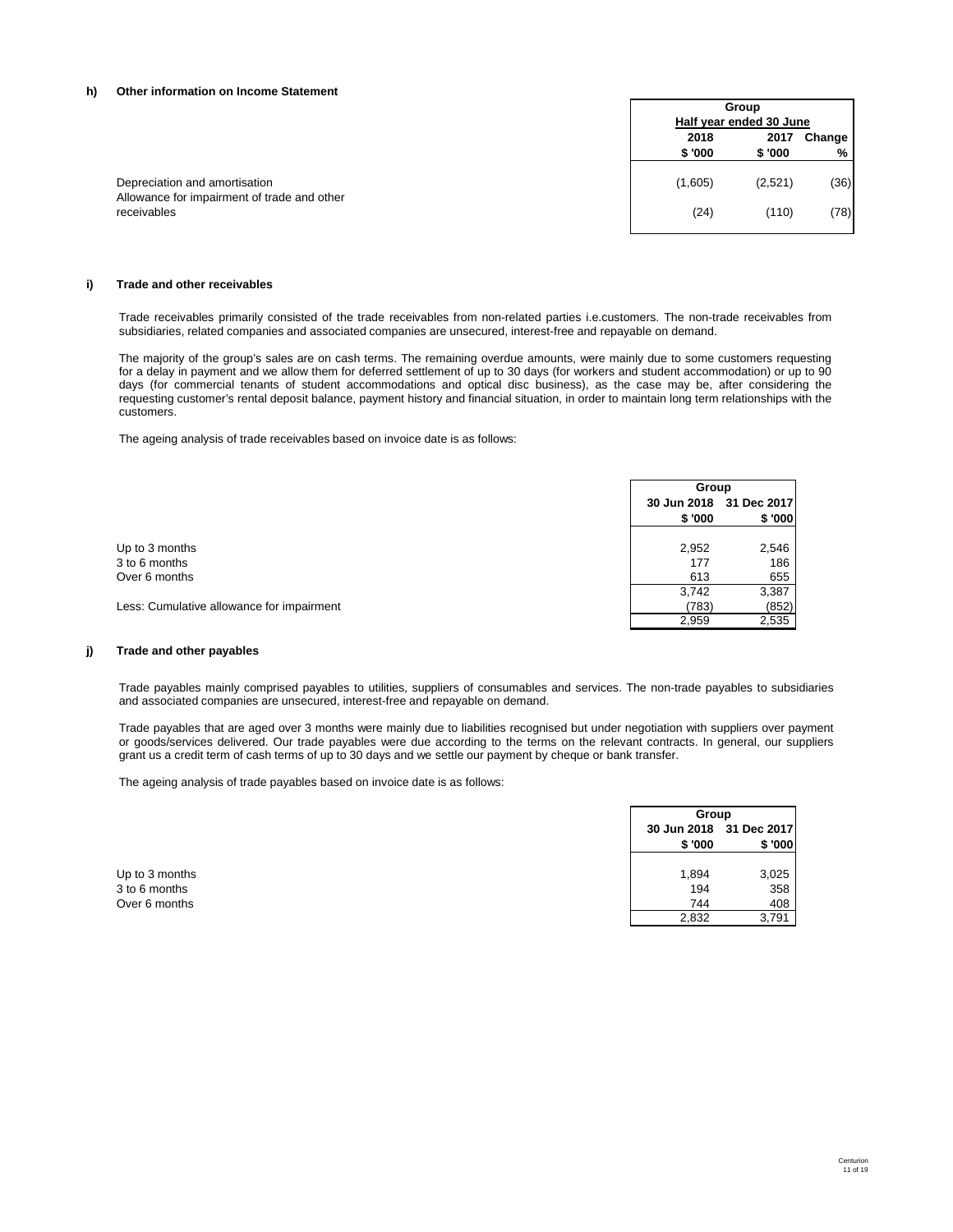#### **k) Group's borrowings**

**(i) Amount repayable in one year or less, or on demand**

| 30 Jun 2018<br>\$'000 | 31 Dec 2017<br>\$'000 |
|-----------------------|-----------------------|
|                       |                       |
| 44.404                | 40,335                |
| 67,279                | 67,195                |
| 111,683               | 107,530               |
|                       |                       |

| 30 Jun 2018 | 31 Dec 2017 |       |
|-------------|-------------|-------|
| \$'000      | \$'000      |       |
|             |             |       |
| 404,454     | 407,613     |       |
| 135,883     | 137,495     |       |
| 540,337     | 545,108     |       |
| 652,020     | 652,638     |       |
|             |             | Group |

### **(iii) Details of any collateral**

The Group's secured borrowings include bank borrowings and lease liabilities. The borrowings are secured by fixed charges over certain bank deposits and investment properties of the subsidiaries.

#### **l) Share capital and treasury shares**

| Share capital                         | Group and<br>Company<br>No. of shares<br>issued | Group<br>Share capital<br>\$'000 | Company<br>Share capital<br>\$ '000 |
|---------------------------------------|-------------------------------------------------|----------------------------------|-------------------------------------|
| Beginning and end of financial period | 840.778.624                                     | 142.242                          | 253,553                             |

|                                                         | Company     |             |
|---------------------------------------------------------|-------------|-------------|
|                                                         | 30 Jun 2018 | 31 Dec 2017 |
|                                                         |             |             |
| Total number of issued shares excluding treasury shares | 840.778.624 | 840.778.624 |

All issued ordinary shares are fully paid. There is no par value for these ordinary shares.

#### **Share options and warrants**

As at 30 June 2018, the Company did not have any employee share option scheme and no outstanding options, convertibles or subsidiary holdings.

There were 74,792,734 warrants outstanding as at 30 June 2017, out of which 67,354,886 warrants were exercised to acquire 67,354,886 ordinary shares during 2H 2017 and the remaining 7,437,848 unexercised warrants were expired at 5.00pm on 27 October 2017.

#### **Warrants, treasury shares and subsidiary holdings**

|                                                                                                                                         | Company                  |             |
|-----------------------------------------------------------------------------------------------------------------------------------------|--------------------------|-------------|
|                                                                                                                                         | 30 Jun 2018              | 30 Jun 2017 |
| Number of warrants outstanding                                                                                                          | $\overline{\phantom{0}}$ | 74,792,734  |
| Number of shares held as treasury shares                                                                                                | -                        | 19.449.600  |
| Number of subsidiary holdings                                                                                                           |                          |             |
| Percentage of the aggregate number of treasury<br>shares and subsidiary holdings held against the total<br>number of shares outstanding | $0\%$                    | 3%          |
|                                                                                                                                         |                          |             |

There were no sales, transfers, cancellation and/or use of treasury shares and subsidiary holdings as at the end of the current financial period reported on.

There were no treasury shares and subsidiary holdings as at 30 June 2018.

The Company cancelled the 19,449,600 treasury shares amounting to S\$7,617,000 during 2H 2017.

#### **m) Purchase, sales or redemption of the Company's listed securities and cancellation of treasury shares**

There was no purchase, sales or redemption of the Company's listed securities and cancellation of treasury shares as at 30 June 2018.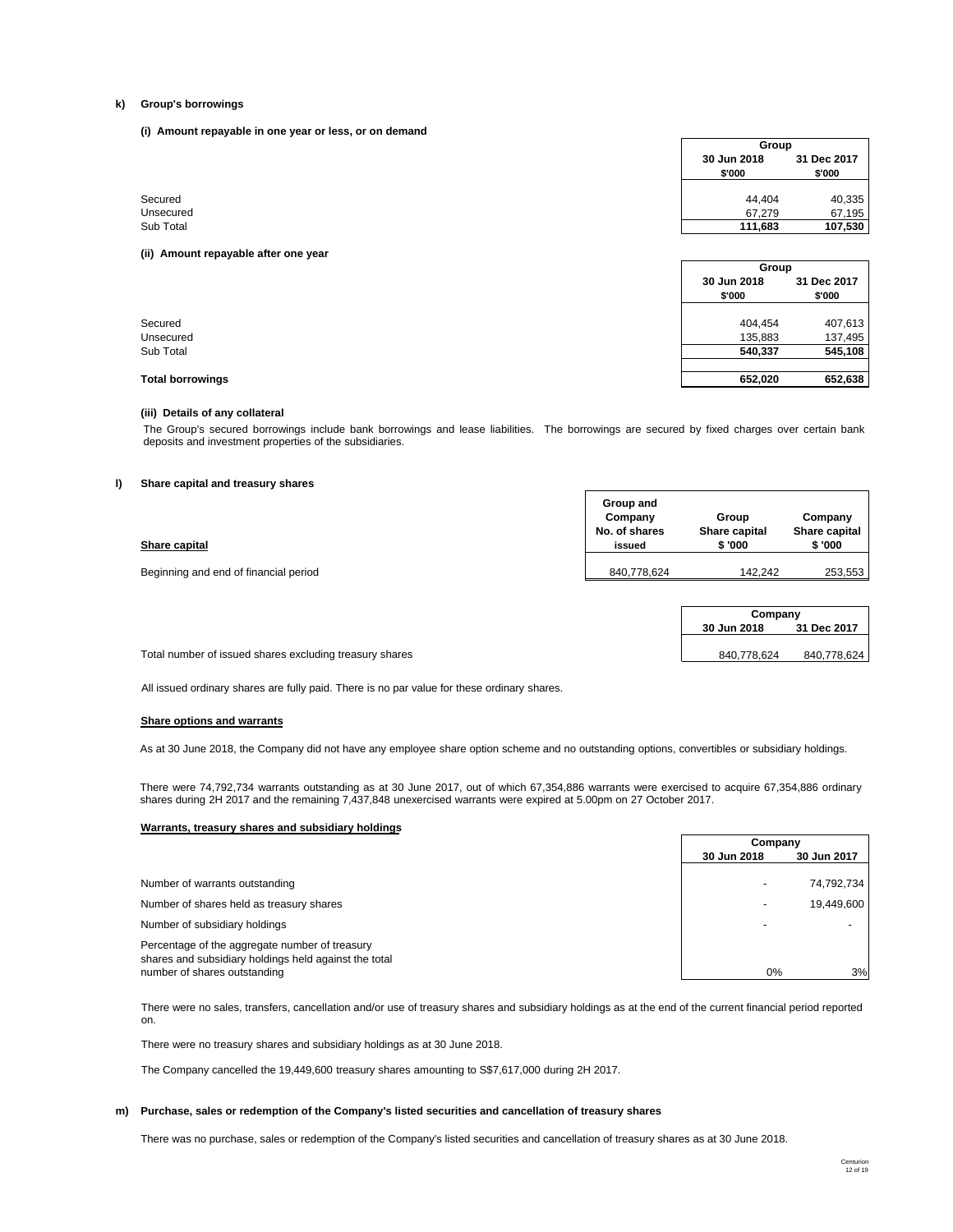#### **8. Group Performance Review**

**A review of the performance of the group, to the extent necessary for a reasonable understanding of the group's business. It must include a discussion of the following:**

**(a) any significant factors that affected the turnover, costs, and earnings of the group for the current financial period reported on, including (where applicable) seasonal or cyclical factors; and**

**(b) any material factors that affected the cash flow, working capital, assets or liabilities of the group during the current financial period reported on**

#### **(a)(i) Second quarter review - 2Q 2018 vs 2Q 2017**

The Group's revenue in the quarter ended 30 June 2018 ("2Q 2018') was lower year-on-year by 14%, or S\$4.9 million, to S\$30.4 million from S\$35.2 million in the quarter ended 30 June 2017 ("2Q 2017").

The lower revenue was mainly attributable to the expiry of the lease on Westlite Tuas in Singapore which ceased operations in December 2017. This was offset by a better performance in our workers accommodation in Malaysia as well as ASPRI-Westlite Papan in Singapore which have achieved average occupancy rates of 94% and close to full occupancy respectively during the quarter. Excluding Westlite Tuas, the revenue would have increased by S\$0.6 million or 2%.

The Group's gross profit reduced by 14%, from S\$25.7 million to S\$22.0 million year-on-year, in view of the lower revenue.

Administrative expenses were lower by S\$0.6 million, which was mainly due to the absence of the non-recurring cost of professional fees of S\$1.4 million incurred during 2Q 2017 in preparation for the dual primary listing of the Group's ordinary shares on SEHK which took place in 4Q 2017. No such cost was incurred in 2Q 2018. Excluding this non-recurring cost, administrative expenses increased S\$0.8 million, in line with the Group's expanding business operations.

Finance expenses increased by S\$0.5 million, largely due to the issuance of the Multicurrency Medium Term Notes ("MTN") Series 3 of S\$85.0 million in mid-April 2017 and a higher interest rate environment on our other borrowings as compared to corresponding period last year.

Share of profit of associated companies increased S\$1.6 million largely due to the absence of fair value loss on investment property of Westlite Mandai of S\$1.26 million recorded in 2Q 2017 in preparation of the listing in Hong Kong. No fair valuation was conducted in 2Q 2018 as fair valuation on investment properties is normally conducted on an annual basis at the end of each financial year. Excluding this fair valuation loss, the share of profits of associated companies increased by S\$0.6 million which is mainly derived from the share of the profits from the Centurion US Student Housing Fund ("the US Fund") launched in November 2017 and the improved performance of Westlite Mandai.

A fair valuation exercise was conducted by independent valuers on the Group's investment properties as at 30 June 2017 comprising workers and student accommodation assets for the purpose of the dual listing on the SEHK, and a net fair valuation gain of S\$1.7 million was recognised. No fair valuation exercise was conducted in 2Q 2018.

The income tax expense reduced by S\$3.1 million mainly due to the prior deferred tax provision of \$2.7 million recorded in 2Q 2017 which arose from the cumulative fair valuation gains recognised for the Group's investment properties in Australia, China and Malaysia. No such provision was made in 2Q 2018.

The net profit after tax derived from the Group's operations for 2Q 2018 was S\$11.1 million, or a reduction of S\$0.4 million.

Excluding one-off items in the form of dual listing expense, fair value gains and provision of deferred tax arising from fair value gains, the Group's profit from core business operations reduced from S\$15.1 million in 2Q 2017 to S\$11.1 million in 2Q 2018 mainly due to the absence of Westlite Tuas contribution. If excluding Westlite Tuas, the Group's profit from core business would reduce slightly by S\$0.3 million.

### **(a)(ii) Half year 2018 review - 1H FY2018 vs 1H FY2017**

The Group registered a reduction of 15% in revenue or S\$10.8 million, from S\$71.3 million in the six months ended 30 June 2017 ("1H 2017") to S\$60.5 million in the six months ended 30 June 2018 ("1H 2018").

The lower revenue was mainly attributable to the expiry of the lease on Westlite Tuas which ceased operations in December 2017. The reduction was partially offset by the improved performance of ASPRI-Westlite Papan and the Group's workers accommodation in Malaysia in terms of occupancy rates and bed rents. The revenue would have increased by S\$1.4 million if Westlite Tuas revenue were excluded from 1H 2017 revenue.

Gross profit for the Group in 1H 2018 reduced by S\$6.0 million on the back of the lower revenue but the gross profit margin has improved from 70% to 72% mainly due to the improved occupancy rates and beds rents in ASPRI- Westlite Papan and the Group's workers dormitories in Malaysia.

Administrative costs reduced by S\$1.7 million, largely due to absence of the dual listing expenses of S\$3.1 million incurred in 1H 2017.

Finance expenses increased by S\$1.3 million, largely due to the issuance of the MTN Series 3 of S\$85.0 million in April 2017.

Share of the profit of associated companies increased by S\$1.9 million in 1H 2018 mainly due to the absence of fair value loss on investment property of Westlite Mandai recorded in 1H 2017 as well as additional share of the profits from the US Fund launched in late 2017 and the improved performance of Westlite Mandai that resulted from higher occupancy rates.

For the purpose of the dual listing exercise, valuation of the properties performed by the valuer that resulted in a fair valuation gain of S\$1.7 million was recorded in 1H 2017. No fair valuation was conducted on the Group's properties in 1H 2018.

Income tax expense reduced by S\$4.1 million mainly due to the provision for deferred tax of S\$2.7 million, which arose from the cumulative fair valuation gains recognised for the Group's investment properties in Australia, China and Malaysia.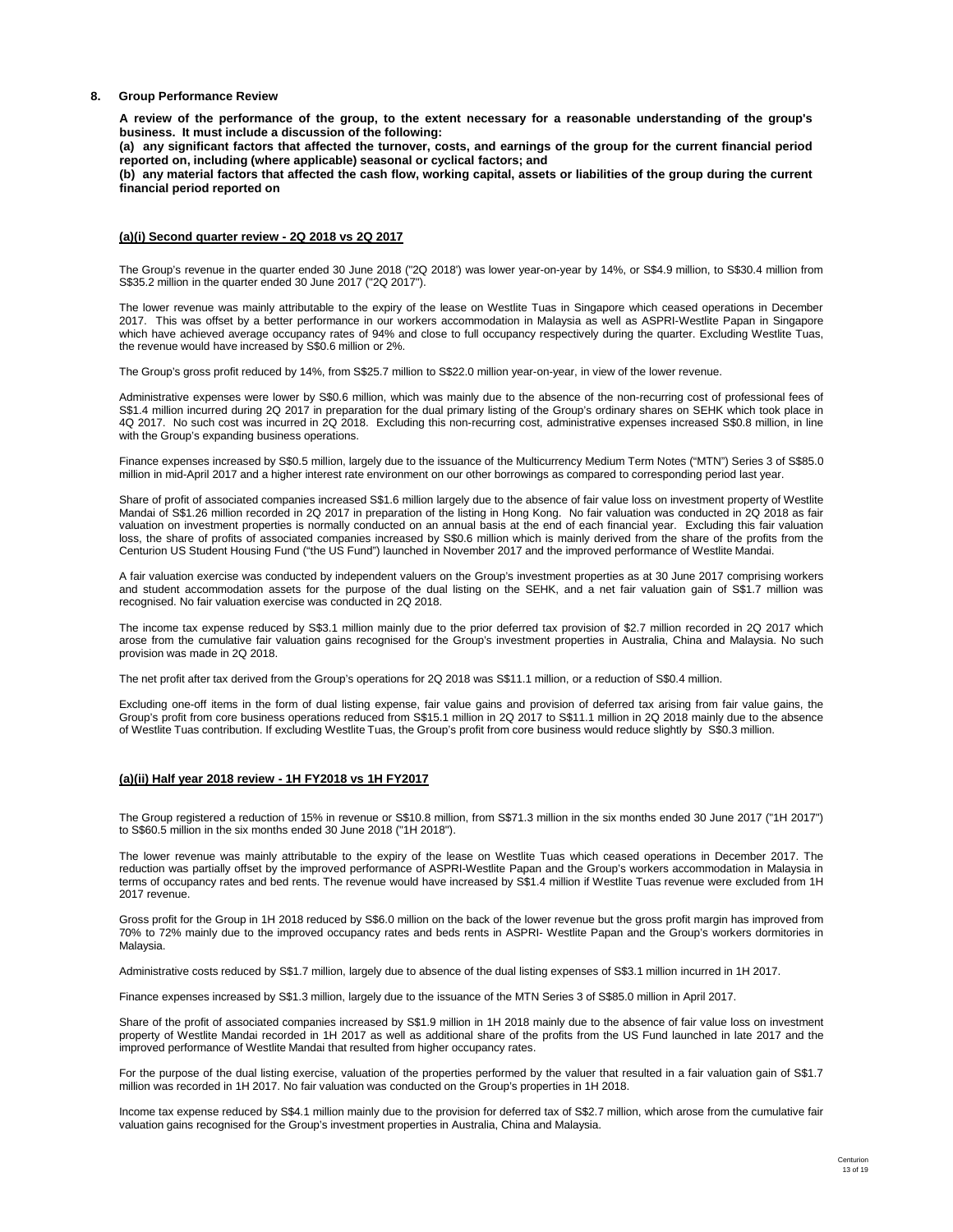Excluding one-off items in the form of fair value gains on investment properties, deferred tax arising from the fair value gains and dual listing expenses, the profit derived from the Group's core business operations was S\$21.6 million in 1H 2018, a year-on-year reduction of S\$7.0 million. If Westlite Tuas performance were to be excluded from 1H 2017 results, the reduction in the profit from core business operations was only about S\$0.4 million.

The Group's net profit from core business operations attributable to equity holders of the Company was S\$18.9 million, after accounting for the non-controlling interest proportion of the results of ASPRI-Westlite Papan in which the Group has a 51% interest.

## **(b) Review of Group Balance Sheet**

#### **Assets**

Cash and bank balances reduced by S\$18.8 million to S\$57.0 million was mainly due to S\$20.8 million used for investing activities which is in line with the Group's expansion. Please refer to (d) review of the Group's cash flow statements.

Trade and other receivables decreased S\$6.5 million mainly due to collections in 1H 2018.

Other non-current assets increased S\$4.2 million largely due to deposits paid for acquiring 121 Princess Street in Manchester, United Kingdom.

With the new IFRS 9, the Group has classified assets under "available for sale financial assets" to "financial assets, at fair value through other comprehensive income".

Investment properties increased S\$18.7 million, largely due to the construction of Bukit Minyak in Malaysia as well as asset enhancement works that are currently being carried out for the Group's student accommodation assets in Australia and the United Kingdom.

Trade and other payables decreased S\$9.5 million, largely due to settlement of the payables relating to construction cost and professional fees for the dual listing exercise.

#### **Borrowings & Gearing**

As at 30 June 2018, the Group had net current liabilities of S\$71.3 million mainly due to the reclassification of the notes payable of S\$64.8 million, which will mature in July 2018, from long term borrowings to short term borrowings. The Group currently has sufficient cash resources and banking facilities (both in aggregate of approximately S\$225.1 million) available to meet the financing needs of the current liabilities. The notes payable of S\$64.8 million was repaid post-period on 16 July 2018.

As at 30 June 2018, the Group's net gearing ratio was higher at 52%.

The Group generated operating cash flow before working capital changes of S\$34.8 million in 1H 2018. Interest cover remained adequate and within the Group's threshold at 3.4 times (or 5.3 times interest cover, excluding interest from the MTN). Developmental and acquired operating assets are primarily funded through long term bank debt. The existing borrowings have a balance loan maturity profile averaging 10 years.

The Group's balance sheet remained healthy with S\$57.0 million cash and bank balances.

#### **(c) Review of Company Balance Sheet**

Cash and bank balances reduced by S\$14.4 million largely due to payment of dividends and increased financing to the Group's subsidiaries for its expansion.

#### **(d) Review of Statement of Cash Flows**

In 1H 2018, the Group generated a positive cash flow of S\$27.2 million from operating activities.

During 1H 2018, cash of S\$20.8 million in investing activities was mainly used for the development of the Group's accommodation assets, in particular for Westlite Bukit Minyak, RMIT Village, Australia and Dwell Cathedral, United Kingdom.

Net cash of S\$25.1 million was used in financing activities mainly due to financing obtained for investments offset by the repayment of borrowings and interest paid during the period as well as the payment of dividends to equity holders.

As a result of the above activities, the Group recorded a decrease in cash and cash equivalents of S\$18.6 million in 1H 2018.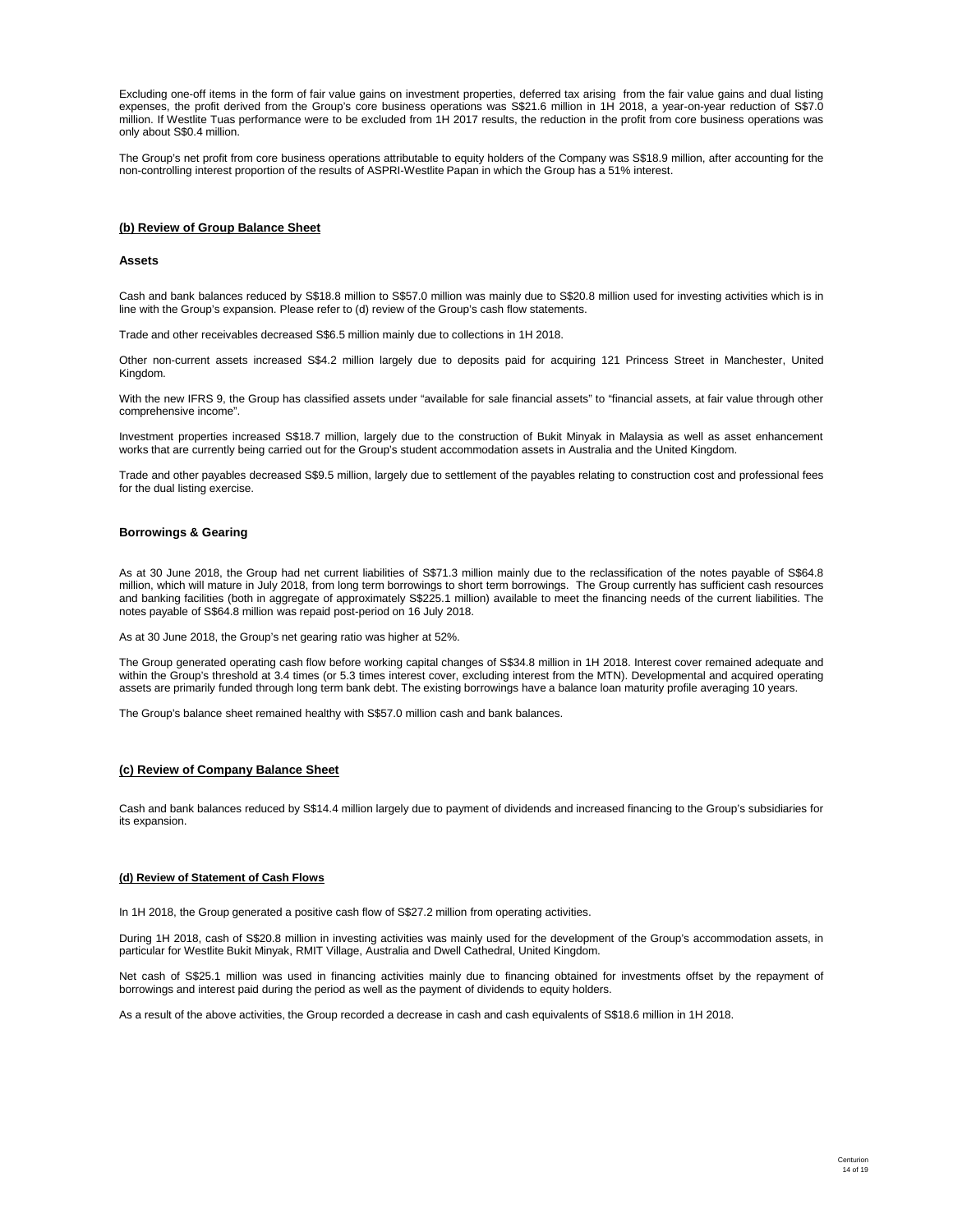# **9. (a) Earnings per share**

|                                                                                                 | Group                       |         | Group                  |         |
|-------------------------------------------------------------------------------------------------|-----------------------------|---------|------------------------|---------|
|                                                                                                 | Second quarter ended 30 Jun |         | Half year ended 30 Jun |         |
|                                                                                                 | 2018                        | 2017    | 2018                   | 2017    |
| Net profit attributable to equity holders of the<br>Company (S\$'000)                           | 9,767                       | 9,046   | 18,896                 | 19,770  |
| Weighted average number of ordinary shares<br>outstanding for basic earnings per share ('000)   | 840,778                     | 738,642 | 840.778                | 739,300 |
| Weighted average number of ordinary shares<br>outstanding after adjustments for warrants ('000) | 840,778                     | 738,642 | 840.778                | 739,300 |
| Earnings per ordinary share:                                                                    |                             |         |                        |         |
| (i) Basic earnings per share (cents)                                                            | 1.16                        | 1.22    | 2.25                   | 2.67    |
| (ii) Diluted earnings per share (cents)                                                         | 1.16                        | 1.22    | 2.25                   | 2.67    |

### **(b) Net asset value**

| w, nor accor range                                  |            |             |             |             |  |
|-----------------------------------------------------|------------|-------------|-------------|-------------|--|
|                                                     | Group      |             | Company     |             |  |
|                                                     | 30 Jun 18  | 31 Dec 17   | 30 Jun 18   | 31 Dec 17   |  |
|                                                     |            |             |             |             |  |
|                                                     |            |             |             |             |  |
| Net asset value per ordinary share (see note below) | 55.7 cents | 55.06 cents | 31.81 cents | 32.56 cents |  |
|                                                     |            |             |             |             |  |

Note:

The Group's and Company's net asset value per ordinary share is calculated based on the Company's total number of existing shares excluding treasury shares of 840,778,624 ordinary shares for the periods ended 30 June 2018 and 31 December 2017.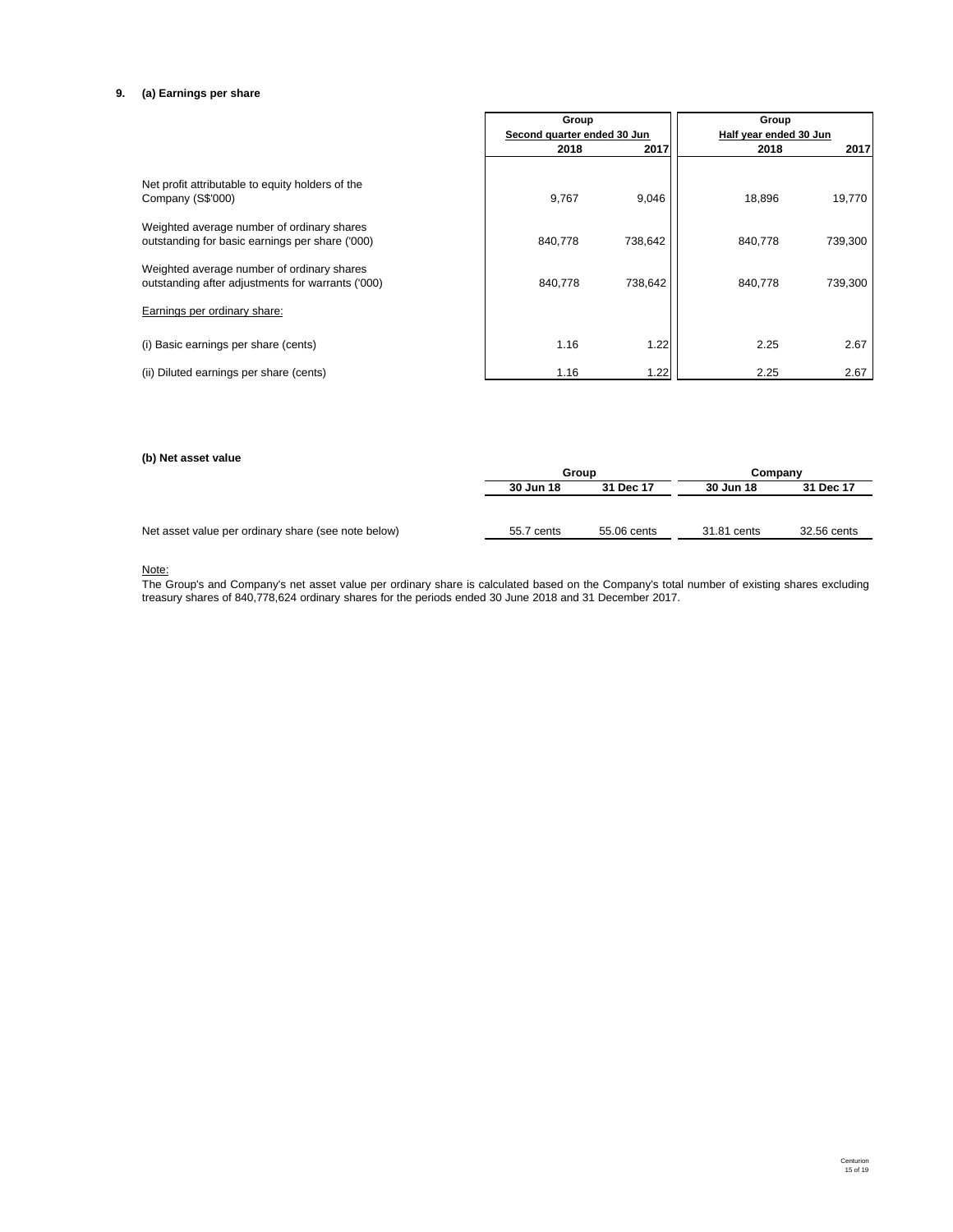**10. A commentary at the date of the announcement of the significant trends and competitive conditions of the industry in which the group operates and any known factors or events that may affect the group in the next reporting period and the next 12 months**

### **Accommodation Business**

As at 30 June 2018, the Group operated a diversified portfolio of 26 purpose-built workers and student accommodation assets comprising 55,147 beds across five countries.

### (a) Workers Accommodation

The purpose-built workers accommodation ("PBWA") sector is expected to continue to remain stable in Singapore, with an increasing focus on the provision of quality workers accommodation. As at 30 June 2018, the Group had a total of c.26,100 beds across four operating workers accommodation assets in Singapore with an average occupancy of c.97% for 1H 2018. The Government continues to promote the need to provide quality accommodation to improve the living standard of foreign workers in Singapore. As a distinguished player in the Singapore market, the Group is well-placed to continue meeting the ongoing demand for high-quality workers accommodation and services.

In Malaysia, as at 30 June 2018 the Group operated c.23,700 beds across six workers accommodation assets with an average occupancy of c.93% for 1H 2018. The long term growth prospects for the PBWA sector in Malaysia remain intact amidst the undersupply of PBWA and efforts of the government to ensure proper housing for foreign workers to improve productivity. With its existing portfolio in key manufacturing hubs, the Group is well-positioned to continue meeting the demand for quality PBWA.

### (b) Student Accommodation

As at 30 June 2018, the Group had a portfolio of 5,347 purpose built student accommodation beds across 16 purpose-built student accommodation ("PBSA") assets in the United States ("US"), United Kingdom ("UK"), Australia and Singapore. The average occupancy for the student accommodation portfolio was c.92% for 1H 2018. With rising international student mobility, the Group is poised to benefit from the trend especially to key tertiary education markets in which the Group operates, in addition to the presence of a large number of local students in those markets.

The UK continued to maintain its position as a leader in tertiary education with new wealth in Asia fuelling the international student market in the UK.1 The Group's eight PBSA assets continued to perform well with an overall average occupancy rate of c.93% on available beds (excluding beds removed for asset enhancements) for 1H 2018. In July 2018, the Group completed the acquisition of 121 Princess Street, a premium accommodation asset in Manchester, one of the UK's leading university cities. The acquisition demonstrates the Group's continued optimism in the growth opportunities in the PBSA sector, and in the UK.

The Group's six PBSA assets in the US achieved an overall average occupancy rate of c.90% for 1H 2018. The Group remains optimistic in the demand for student accommodation in the US driven by the country's position as the number one destination for tertiary education in the world.

In Australia, RMIT Village continued to perform well with an overall average occupancy rate of c.87% for 1H 2018. Excluding beds that were removed due to the asset enhancement programme ("AEP"), RMIT Village achieved close to full average occupancy for the remaining available beds. International student enrolment in Australian universities<sup>2</sup> has reached new high in 2017 (+13% y-o-y). The Group is confident that occupancy rates will remain healthy. RMIT Village's AEP and the development of dwell Adelaide are on track for completion in 4Q 2018.

In Singapore, dwell Selegie achieved an average occupancy of c.94% for 1H 2018. Performance of the accommodation asset is expected to remain resilient with its location near to the city and is within walking distance to a number of educational institutions such as the Singapore Management University, Nanyang Academy of Fine Arts, LASALLE College of the Arts, School of the Arts and Kaplan Singapore.

#### **Growth strategy**

Following the expansion into investment management services in November 2017, the Group is seeking investors in Singapore and Hong Kong in preparation for the establishment of a new student accommodation private fund as part of its asset light strategy. The Group aims to expand its total asset under management for student accommodation in existing as well as new markets of key education hubs in Europe and Asia.

Looking ahead, the Group will continue to enlarge its accommodation portfolio through selective acquisition opportunities, strengthen its operational capabilities as well as pursue alternative growth prospects and new asset types to achieve sustainable growth.

# Remarks:

<sup>1</sup> http://www.whatinvestment.co.uk/student‐housing‐in‐demand‐2613670/

<sup>2</sup> http://monitor.icef.com/2018/03/australia‐welcomed‐600000‐foreign‐students‐2017/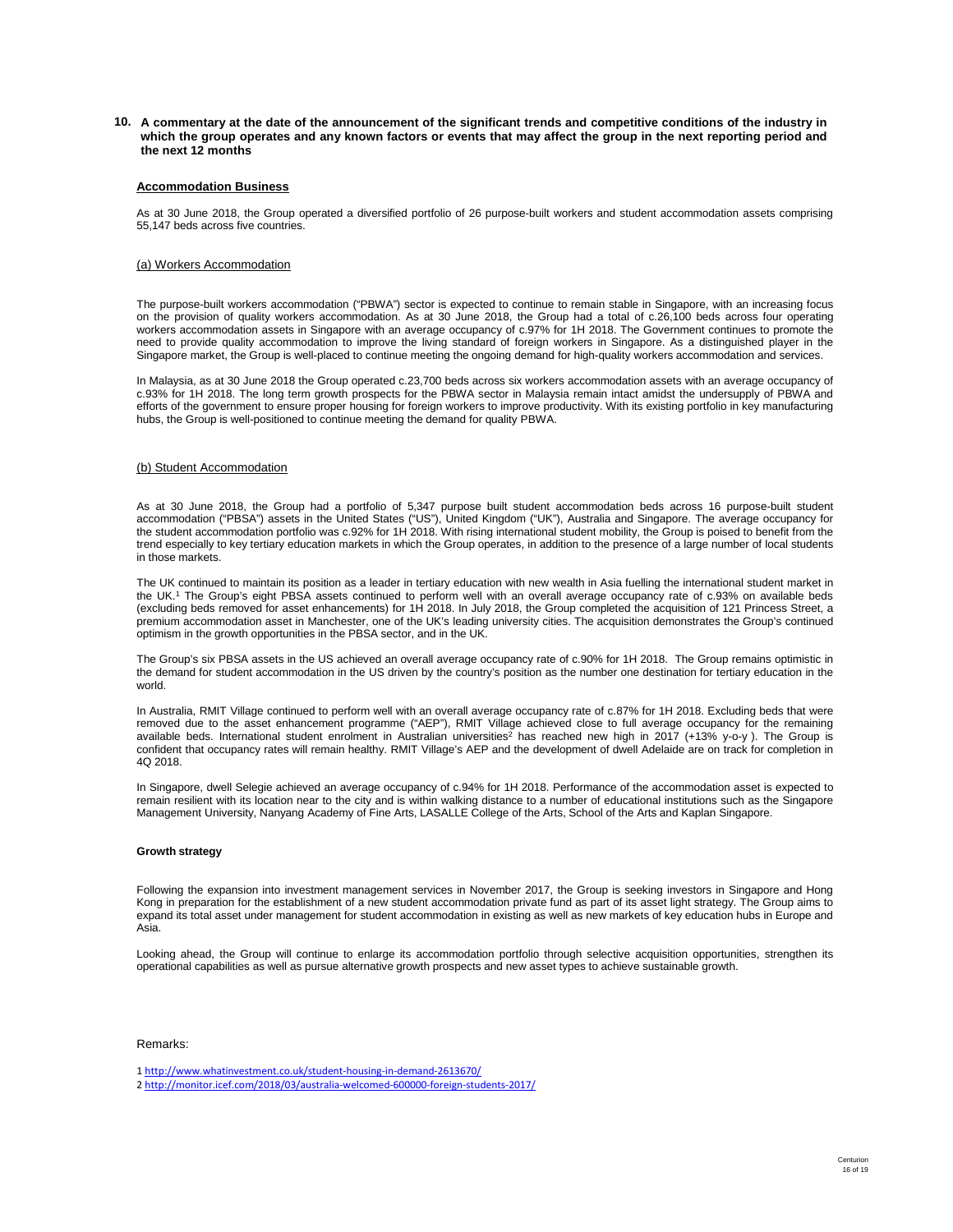#### **11. Use of Proceeds**

#### **SEHK Listing Proceeds**

The Company has on 11 December 2017 issued 36,000,000 offer shares pursuant to the dual primary listing in Hong Kong. Each share was offered at HK\$3.18 (approximately S\$0.55).

The aggregate net proceeds from the share offer received by the Company, after deducting underwriting commissions and expenses paid and payable in connection with the share offer was S\$11,859,248.

The total net proceeds of S\$11,859,248 received has not been utilised to-date.

#### **12. Dividend**

#### **(a)** *Current Financial Period Reported On*

Any dividend declared for the current financial period reported on ?

| Name of Dividend: |                                      | Interim dividend            |
|-------------------|--------------------------------------|-----------------------------|
| Dividend Type:    |                                      | Cash                        |
|                   | Dividend Amount per Share (in cents) | 1.0 cent per ordinary share |
| <b>Currency</b>   |                                      | SGD                         |
| Tax Rate:         |                                      | 1-tier tax exempt           |

Shareholders in Singapore will receive the interim dividend of SGD1.0 cent per share. Shareholders in Hong Kong will receive the interim dividend of Hong Kong dollar equivalent of HKD5.73\* cents per share.

\*Exchange used: SGD1 = HKD5.73 as at 7 August 2018.

#### **(b)** *Corresponding Period of the Immediately Preceding Financial Year*

Any dividend declared for the corresponding period of the immediately preceding financial year ?

| Name of Dividend:                    | Interim dividend            |
|--------------------------------------|-----------------------------|
| Dividend Type:                       | Cash                        |
| Dividend Amount per Share (in cents) | 1.0 cent per ordinary share |
| Dividend Payment Date                | 15 September 2017           |
| Currency                             | <b>SGD</b>                  |
| Tax Rate:                            | 1-tier tax exempt           |

#### **(c) Date Payable**

The interim dividend will be paid on 4 September 2018.

#### **(d) Book Closure Date**

Notice is hereby given that the Share Transfer Books and the Register of Members of the Company will be closed on 24 August 2018 for the preparation of dividend warrants.

Duly completed registrable transfers received by the Company's Share Registrar, B.A.C.S. Private Limited at 8 Robinson Road #03-00, ASO Building, Singapore 048544, up to 5.00 p.m. on 23 August 2018 will be registered to determine shareholders' entitlements to the interim dividends.

Members whose Securities Accounts with The Central Depository (Pte) Limited are credited with the Company's ordinary shares at 5.00 p.m. on 23 August 2018 will be entitled to the interim dividend.

The Hong Kong branch share register will be closed on Friday, 24 August 2018 for the purpose of determining the shareholders' entitlements to the<br>interim dividend. In order to qualify for the proposed interim dividend for Tricor Investor Services Limited at Level 22, Hopewell Centre, 183 Queen's Road East, Hong Kong, not later than 4:30 p.m. on Thursday, 23 August 2018.

#### **13. A breakdown of the total annual dividend (in dollar value) for the issuer's latest full year and its previous full year**

Not applicable for quarter announcement.

#### **14. If no dividend has been declared / recommended, a statement to that effect**

Not applicable.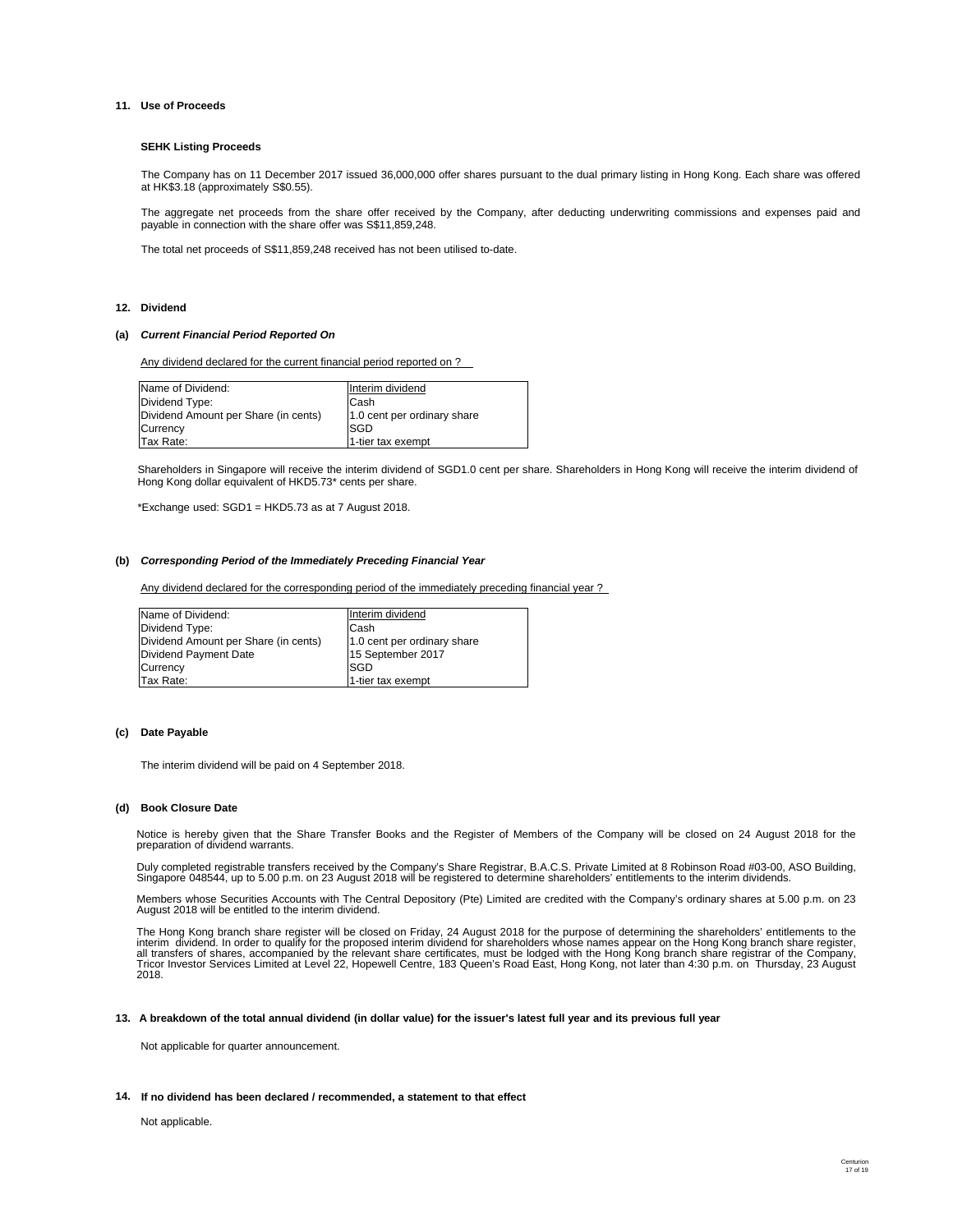#### **15. Whether the figures have been audited or reviewed, and in accordance with which auditing standard or practice**

The figures have not been audited or reviewed by the Company's auditors, PricewaterhouseCoopers, LLP.

**16. Where the figures have been audited or reviewed, the auditors' report (including any qualifications or emphasis of matter)**

Not applicable.

#### **17. Review by Audit Committee**

The Company established an audit committee (the "Audit Committee") with written terms of reference which deal clearly with its authority and duties. Amongst the Audit Committee's principal duties is to review and supervise the Company's financial reporting process and internal controls. The Audit Committee has reviewed the unaudited consolidated results and the accounting principles and policies adopted by the Group for the period ended 30 June 2018.

The Audit Committee comprises three independent non-executive Directors, namely, Mr. Gn Hiang Meng, Mr. Chandra Mohan s/o Rethnam and Mr. Owi Kek Hean. Mr. Gn Hiang Meng is the chairman of the Audit Committee.

#### **18. Compliance with Corporate Governance Codes**

The Company has adopted the principles and practices of corporate governance in line with the recommendations of the Singapore Code of Corporate Governance 2012 (the "2012 Code") and the applicable code provisions of the Corporate Governance Code (the "HK CG Code") as set out in Appendix 14 to the HK Listing Rules.

In the event of any conflict between the 2012 Code and HK CG Code, the Company will comply with the more stringent requirements. Throughout the six months ended 30 June 2018, the Company has complied with applicable provisions in the 2012 Code and HK CG Code, except those appropriately justified and disclosed.

#### **19. Compliance with Singapore Listing Manual and Hong Kong Model Code**

In compliance with Rule 1207(19) of the Listing Manual (the "Listing Manual") of SGX-ST and the Model Code as set out in<br>Appendix 10 to the HK Listing Rules, the Company has adopted the Code of Best Practices on Securities the Company and its Directors and Officers as its code for securities transactions by its Directors and Officers pursuant to<br>the Listing Manual of SGX-ST's and the Model Code's best practices on dealings in securities. In enquiry has been made of all the Directors and the Directors of the Company have confirmed that they have complied with the Model Code throughout the six months ended 30 June 2018.

The Directors and the Officers are not allowed to deal in the Company's shares during the period commencing 30 days immediately before the announcement of the Company's quarterly results and 60 days immediately before the announcement of the Company's full year results, and ending on the date of the announcement of the relevant results.

The Directors, management and executives of the Group are also expected to observe relevant insider trading laws at all times, even when dealing in securities within permitted trading period or they are in possession of unpublished price-<br>sensitive information of the Company and they are not to deal in the Company's securities on short-term

#### **20. Publication of Information on the websites of Hong Kong Exchanges and Clearing Limited, the Company and SGX-ST**

The results announcement is published on the website of Hong Kong Exchanges and Clearing Limited (the "HKEx") at www.hkexnews.hk, the website of the Company at www.centurioncorp.com.sg and the website of the SGX-ST at www.sgx.com. The interim report of the Company for the six months ended 30 June 2018 will be despatched to the Shareholders and published on the respective websites of the HKEx, SGX-ST and the Company in due course.

#### **21. Where a forecast, or a prospect statement, has been previously disclosed to shareholders, any variance between it and the actual results**

No forecast or prospect statement was previously disclosed to shareholders.